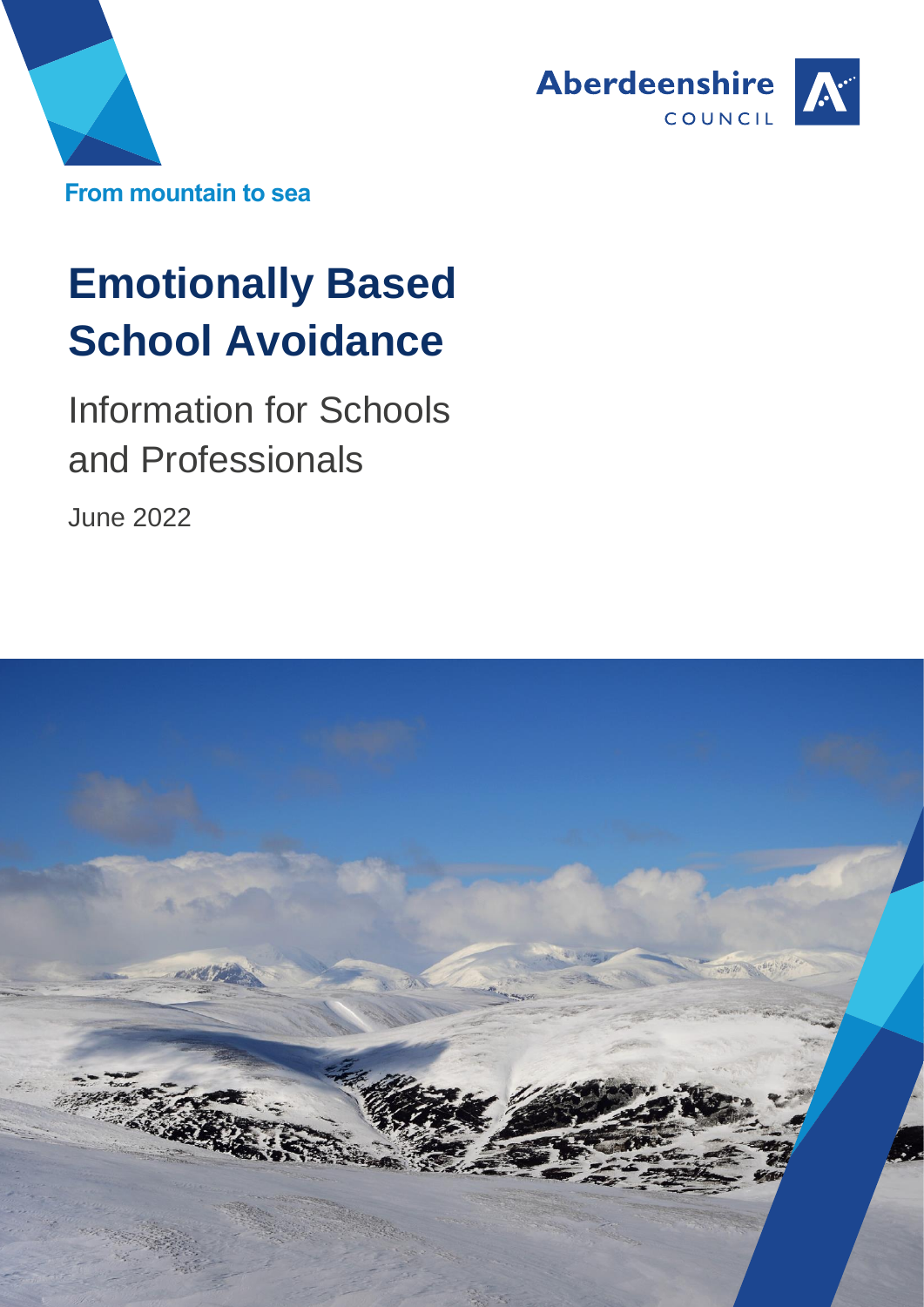#### **Introduction**

Through Getting it Right for Every Child (GIRFEC) procedures Aberdeenshire schools work in partnership with other agencies and professionals to promote positive school attendance and well-being for all pupils. We recognise the protective value of regular school attendance and its impact of personal and social development as well as academic attainment and achievement. GIRFEC approaches follow a staged assessment and intervention to ensure the correct support is received at the correct time - with an emphasis on early intervention.

Aberdeenshire schools are expected to embody a nurturing ethos which supports and meets the needs of all pupils. This guide has been created for schools to develop their understanding and ability to support children and young people who find it difficult to consistently attend and positively engage in school.

The purpose of this guidance is to provide a framework to support planning for children and young people who experience emotionally based school avoidance (EBSA). The guidance follows a staged approach to support and intervention in keeping with GIRFEC procedures.

#### **With Thanks to:**

Solar and Solihull Community Educational Psychology Service (CEPS) and West Sussex Educational Psychology Service for giving us permission to adapt their resources.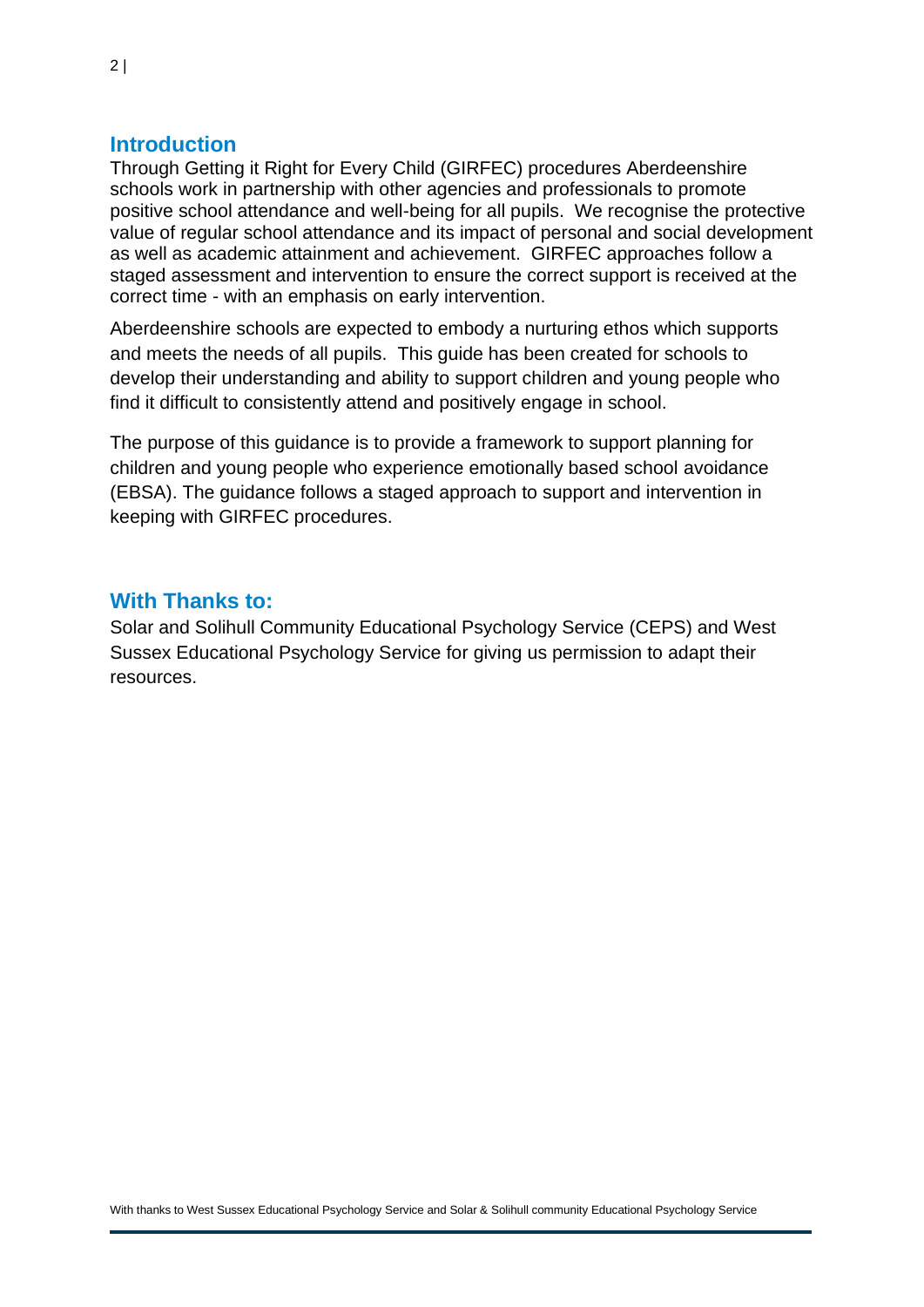## **Focusing on promoting school attendance and psychological wellbeing**

School attendance is not only important for academic achievement, but to support the holistic development of young people as citizens within their community (Pellegrini, 2007).

Poor school attendance is linked to lower levels of attainment; peer relationships; emotional and behavioural difficulties and poorer employment opportunities. Low levels of attendance can also be linked to how connected children and young people feel to their school community. Lack of school connectedness has been associated with a range of poor outcomes including attainment, wellbeing and involvement in offending behaviours. Attendance and participation are also protective factors for children and young people experiencing adversity or trauma and can support early intervention. (Included, Engaged, Involved part 1 2019).

Some pupils experience significant difficulties in attending school leading to prolonged periods of non-attendance. There can be many underlying factors which have contributed to this non-attendance. Karney and Silverman (1990)cited in Lauchlan (2007) identified four main reasons for non-attendance by pupils:

- *1. To avoid the experience of severe anxiety or fearfulness related to attending school*
- *2. To avoid social situations that are feared, or which cause anxiety*
- *3. To seek attention or to reduce feelings of separation anxiety*
- *4. To enjoy rewarding experiences that non-attendance at school may bring.*

Every pupil is an individual and therefore their personal situation must be understood to enable those working within them to create a bespoke support package. This guidance is based on the current evidence base of the factors which are associated with positive outcomes. These include:

- Early intervention
- Collaborative working: working with families, school staff and the young person
- Person centred assessment, planning and intervention according to individual needs
- Emphasis on the need for a quick return to the educational setting alongside intervention, support and adaptations with the school and home environment (Baker and Bishop, 2015).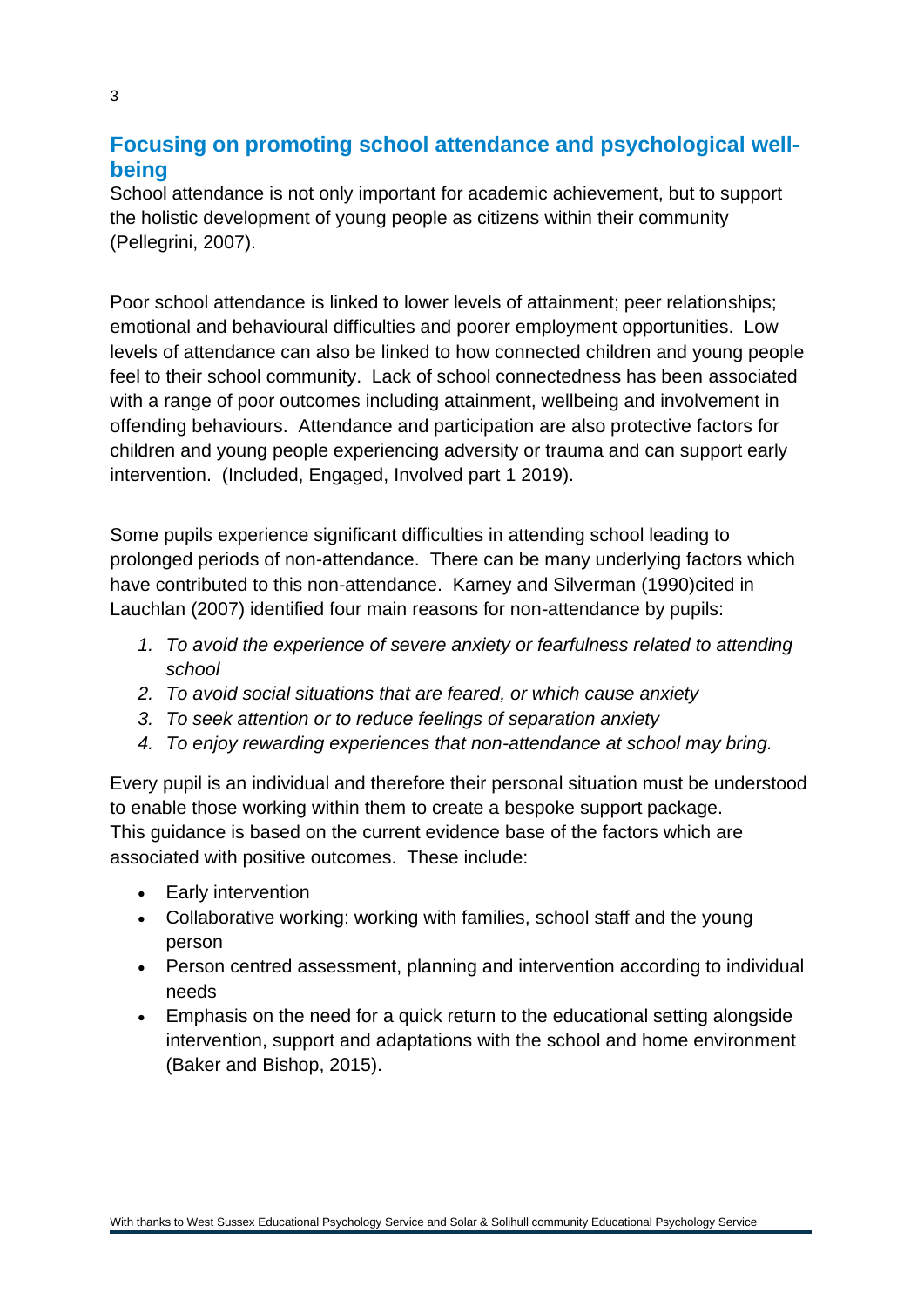#### **Definitions of non-attendance (Solihull Guidance 2020)**

It is helpful to unpack the definitions around non-attendance as these have evolved over time. Previous terms include 'school phobia', 'school refusal', 'school withdrawal' and 'truancy' (Kearney, 2008, Pellegrini, 2007). More recent definitions used within practice include 'emotionally based school avoidance' as coined by West Sussex Educational Psychology (2018). See definitions below:

Truancy: 'generally refers to unexcused, illegal, surreptitious absences, nonanxiety-based absenteeism, absenteeism linked to lack of parental knowledge about the behaviour, absenteeism linked to delinquency or academic problems, or absenteeism linked to social conditions such as homelessness or poverty' (Kearney, 2008, p.452).

School phobia: 'generally refers to fear-based absenteeism, but youths are rarely phobic of school and so this term has been deemphasized in recent research literature (Hanna, Fischer, & Fluent, 2006; Suveg, Aschenbrand, and Kendall, 2005)' (Kearney, 2008, p.453).

School withdrawal: where parents deliberately keep a child home from school for economic purposes, to conceal maltreatment, to prevent abduction from an estranged spouse, to protect a child from perceived school-based threat, to assist a parent with psychopathology, or for other reasons (Kearney, Lemos and Silverman, 2004)' (Kearney, 2008, p.452)

> **School refusal:** 'generally refers to anxiety-based absenteeism, often from separation, generalized, or social anxiety' (Kearney, 2008, p.452). School refusal is a psychosocial phenomenon defined by a prolonged absence from school, with parents'/carers' knowledge, and the prospect of going to school causing severe distress (Maynard et al, 2015, Berg, 1997). Kearney and Silverman (1993) proposed school refusal occurs when children experience lowered anxiety through avoidance of the school setting, which results in negative reinforcement.

**Emotionally based school avoidance**: a 'broad umbrella term used to describe a group of children and young people who have severe difficulty in attending school due to emotional factors, often resulting in prolonged absences from school' (West Sussex Guidance, 2018, p.3).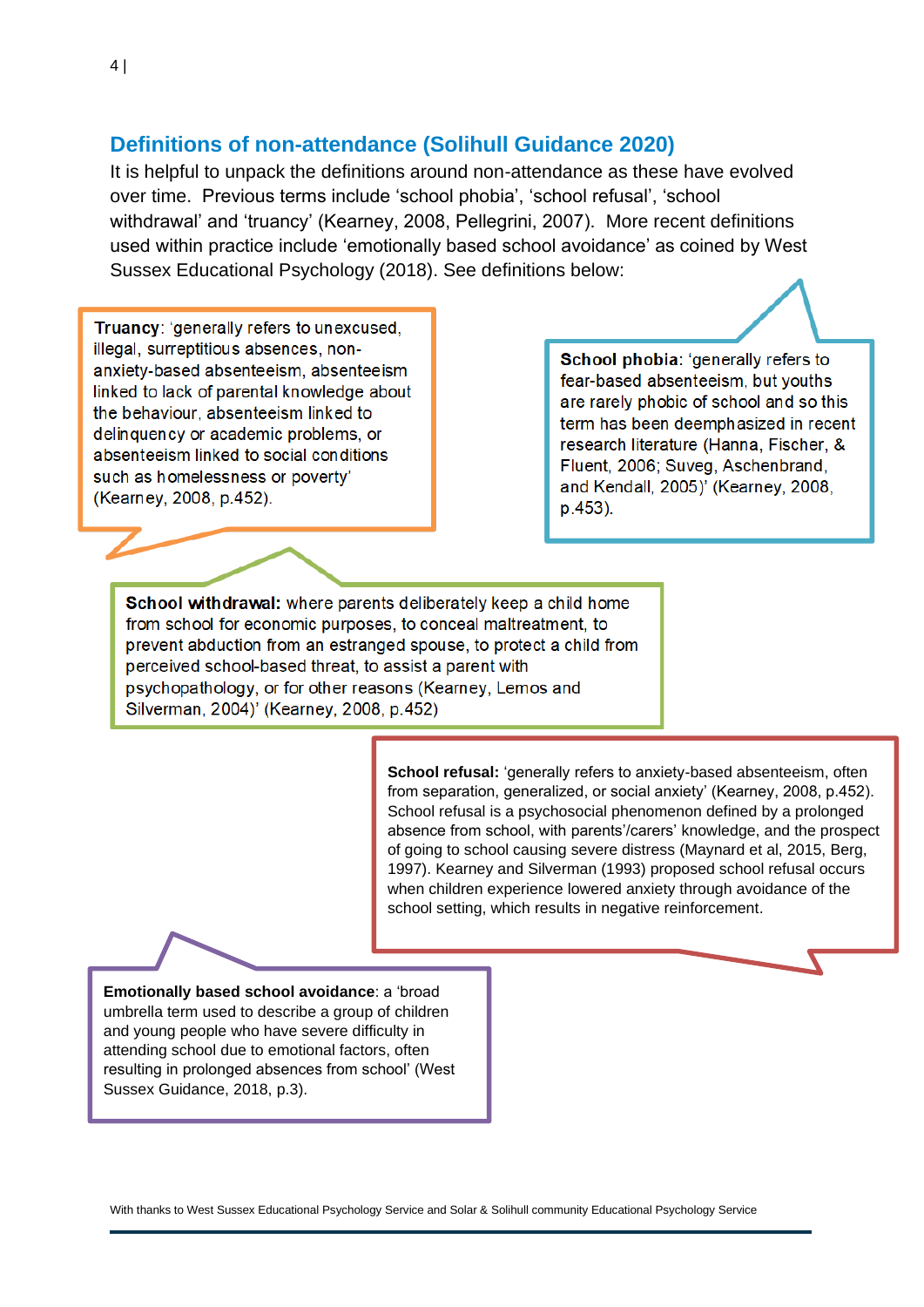## **What is emotionally based school avoidance?**

Emotionally based school avoidance (EBSA) is a 'broad umbrella term used to describe a group of children and young people who have severe difficulty in attending school due to emotional factors, often resulting in prolonged absences from school' (West Sussex Guidance, 2018, p.3). The term EBSA is used rather than 'school refusal', as children and young people in this situation often have a desire to attend and are not refusing, they simply feel as though they cannot attend. The children and young people concerned often experience emotional upset or dysregulation and may feel overwhelmed. In these instances, the easiest way to cope is to avoid school - this is defined as a maladaptive coping strategy.

*The onset of emotionally based school avoidance is most common during adolescence and the onset may be sudden or gradual. It is equally common in males and females (Kearney, 2008).* 

Kearney,1990, cited in Lauchlan (2007) highlighted the importance of understanding the underlying reasons for children and young people's avoidance. This is important in order to intervene appropriately with the most effective supports. As highlighted earlier, Kearney identified four potential functions of emotionally based school avoidance: avoiding school related stressors, avoiding social situations and/or activities, attention needing and reinforcing activities (see Table 1 for further description). These four functions can be separated into two categories: negatively reinforcing and positively reinforcing.

|                           | <b>Function</b>                                          | <b>Description</b>                                                                                                                                                                                                                                                                                                                                                                                                                                                                                                                                                        |
|---------------------------|----------------------------------------------------------|---------------------------------------------------------------------------------------------------------------------------------------------------------------------------------------------------------------------------------------------------------------------------------------------------------------------------------------------------------------------------------------------------------------------------------------------------------------------------------------------------------------------------------------------------------------------------|
| Negatively<br>reinforcing | Avoiding<br>school related<br>stressors                  | This describes a child's/young person's non-attendance with<br>$\bullet$<br>school-related activities due to negative mood, feelings or<br>attitudes or general anxiety linked with these activities.<br>School-related activities may describe activities such as<br>$\bullet$<br>classroom transitions, entry into school and the journey to<br>school etc.<br>Some children/young people may struggle to engage with<br>$\bullet$<br>school-based activities 'to avoid uncomfortable feelings brought<br>, such as feelings of anxiety or low mood' (WSCC, 2018, p.4). |
|                           | Avoiding<br>social<br>situations<br>and/or<br>activities | This describes the child's/young person's difficulty in engaging<br>$\bullet$<br>with peers and/or adults within school, or a difficulty with<br>evaluative situations such as exams, speaking/reading aloud in<br>class, class sports, presenting and eating around others at<br>lunchtimes etc.                                                                                                                                                                                                                                                                         |

*Table 1: Four functions of school non-attendance (Kearney, 2008) (taken from Solihull)*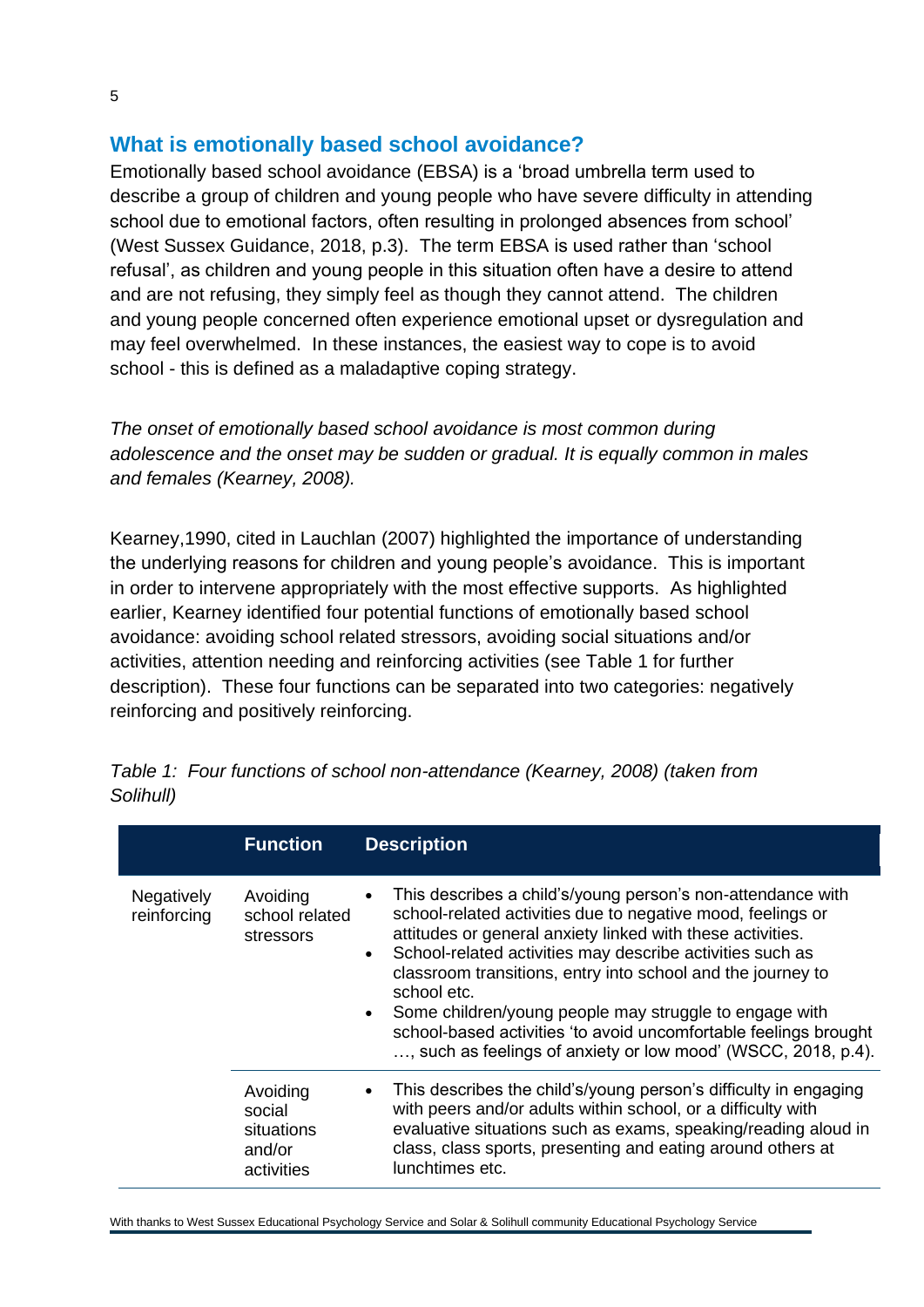|                           |                           | These situations may involve social pressures, academic<br>demands and other elements of the school environment e.g.<br>lunch and break times, assemblies.<br>Some children/young people may therefore avoid these types of<br>$\bullet$<br>situations as they may be anxiety inducing.                                                                                                                                          |
|---------------------------|---------------------------|----------------------------------------------------------------------------------------------------------------------------------------------------------------------------------------------------------------------------------------------------------------------------------------------------------------------------------------------------------------------------------------------------------------------------------|
| Positively<br>reinforcing | Attention<br>needing      | This describes children/young people struggling to engage in<br>school activities because they prefer to remain at home or with a<br>significant adult (e.g. parent, carer).<br>In these cases, the children/young people may not view the<br>$\bullet$<br>school as negative, and the function of non-attendance with<br>school may be associated with separation anxiety and the<br>desire to remain with a significant adult. |
|                           | Reinforcing<br>activities | This describes children/young people who wish to remain<br>outside of the school setting as they perceive activities outside<br>of school to be more positive e.g. playing videogames at home,<br>spending time with family/friends at home etc                                                                                                                                                                                  |

# **Risk factors of emotionally based school avoidance**

Some children and young people are at a higher risk of non-attendance. Understanding these risk factors can inform early intervention. Emotionally based school avoidance is typically a combination of factors that lead to patterns of behaviour.

## Environmental/contextual risk factors

As a school, it is important to consider how environmental and contextual factors may be promoting and/or maintaining non-school attendance. These include; school ethos and environment; curriculum, teaching and learning; parent/carer attitudes, and family and community (see Table 2 below for examples).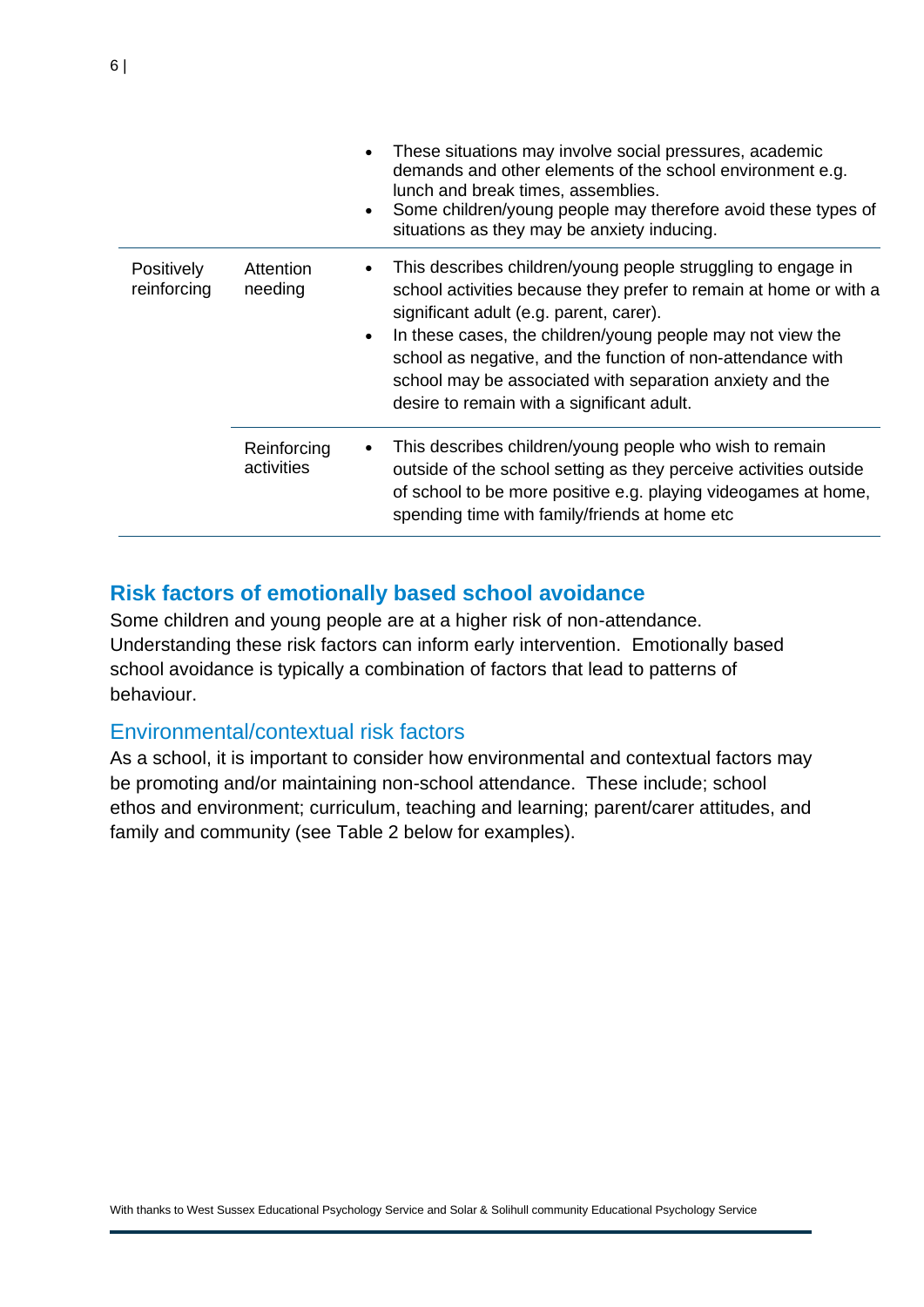| <b>Risk Factor</b>                      | <b>Description</b>                                                                                                                                                                                                                                                                                                                                                                                                                                                                                                                                                                       |
|-----------------------------------------|------------------------------------------------------------------------------------------------------------------------------------------------------------------------------------------------------------------------------------------------------------------------------------------------------------------------------------------------------------------------------------------------------------------------------------------------------------------------------------------------------------------------------------------------------------------------------------------|
| School ethos and<br>environment         | A young person may:<br>experience bullying (found to be the most common school factor).<br>$\bullet$<br>have a lack of involvement in extracurricular activities.<br>$\bullet$<br>perceive behaviour management policies/approaches to be punitive and<br>$\bullet$<br>harsh.<br>feel unsafe within the school environment.<br>$\bullet$<br>lack a sense of belonging within the school setting.<br>$\bullet$<br>have poor relationships with teaching staff.<br>$\bullet$<br>not feel valued.<br>$\bullet$<br>fall through the net due to poor attendance processes within the setting. |
| Curriculum,<br>teaching and<br>learning | A young person may:<br>struggle to access the curriculum due to lack of appropriate<br>$\bullet$<br>differentiation and/or unrecognised needs.<br>perceive lessons as boring.<br>$\bullet$<br>not feel supported with academic or other additional needs.<br>$\bullet$<br>perceive learning tasks to be unachievable.<br>$\bullet$<br>lack opportunities to experience success in their learning.                                                                                                                                                                                        |
| Parent/carer<br>attitudes               | Parents/carers may:<br>have little involvement or interest in their child's academic lives.<br>$\bullet$<br>adopt a disciplinary approach to school Non-attendance.<br>$\bullet$<br>have poor relationships, difficult interactions and/or conflict with school<br>$\bullet$<br>professionals.<br>have experienced difficulties within their own education.                                                                                                                                                                                                                              |
| Family/community<br>(0.000)             | A young person may:<br>have experienced high levels of conflict within the home.<br>have parents/carers who have difficulty caring for them due to lack of<br>capacity.<br>live with parents/carers who have mental health difficulties.<br>live in unsafe or problematic neighbourhoods.                                                                                                                                                                                                                                                                                                |

*Table 2: Environmental and contextual risk factors for school Non-attendance*

Kearney (2008)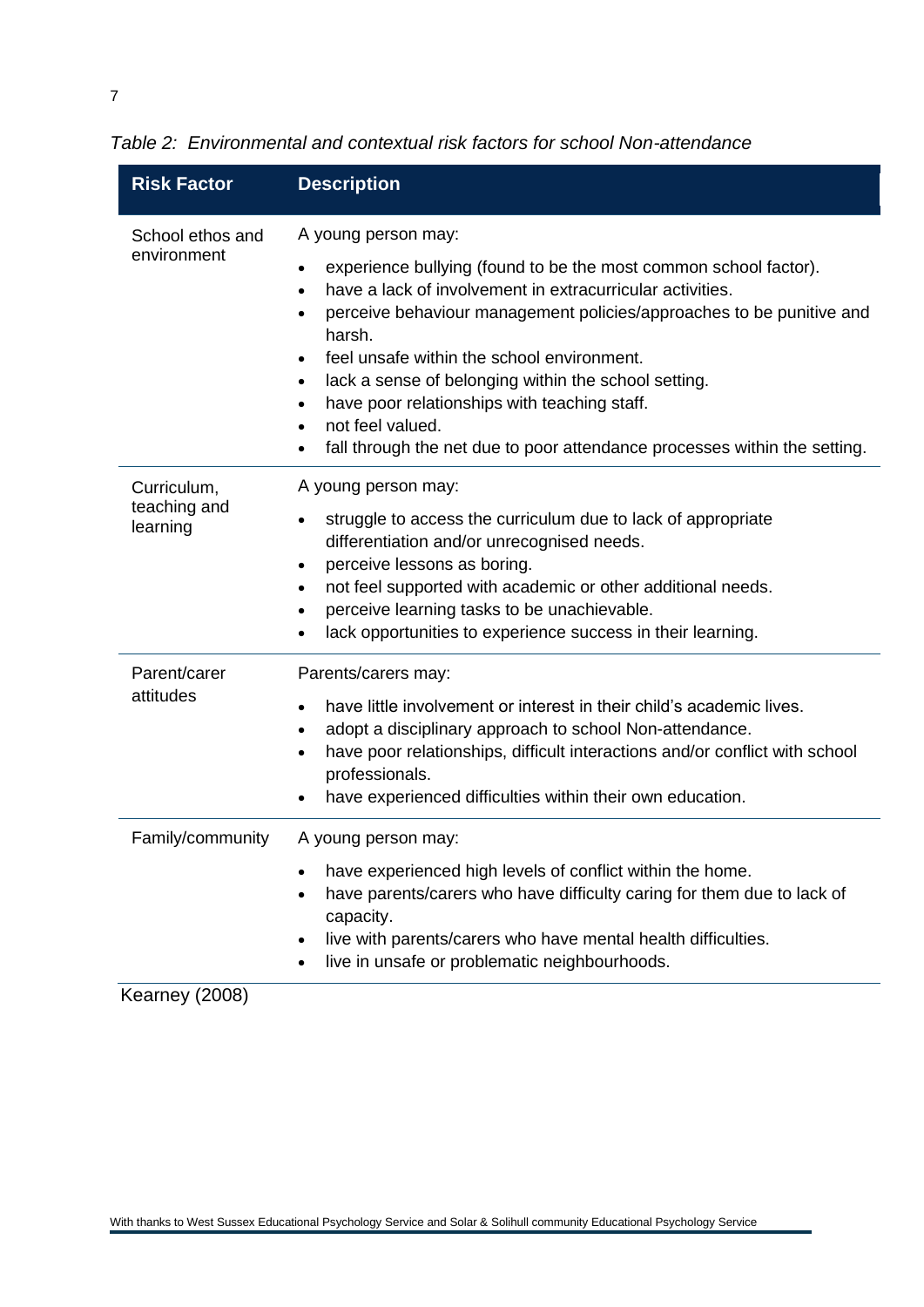#### **Anxiety and non-attendance**

Anxiety can be a key feature of school non-attendance for many young people. Anxiety can present with psychological and physical symptoms (e.g. shortness of breath, palpitations, hot flushes, nausea, needing the toilet more, headaches and blushing). Sometimes anxious feelings can lead to a child struggling to get into school or missing a significant amount of school and that is when it becomes EBSA. When the anxiety is linked to school non-attendance, the young person may experience anxious and fearful thoughts around attending school and their ability to cope with school. These feelings may also be accompanied by physiological symptoms of anxiety such as nausea, vomiting, shaking, sweating etc., and may start the night before, or even a few days before school. These symptoms often dissipate at times of school holidays and breaks (Solihull guidance,2020).

In order to avoid these overwhelming emotions and the fear associated with school attendance the young person may withdraw from the situation, refusing to get ready for school or to leave the house or enter the school. The young person may also turn to hostile behaviours as a means to avoid the threatening situation and to try and control what feels like a very 'out-of-control' situation (Thambirajah et al., 2008).

Children and young people who suffer from anxiety related non-attendance can often find themselves stuck in a negatively reinforcing cycle, as shown in the diagram below:



*Figure 1. Diagram showing the initial anxiety causing the non-attendance and the secondary maintenance factors (taken from West Sussex EBSA guidance, 2018).* 

What is most important from this diagram is that the sense of relief that comes from avoiding the situation acts as a powerful re-enforcer for the avoidance of anxiety. The relief 'rewards' the avoidance behaviour while at the same time undermining the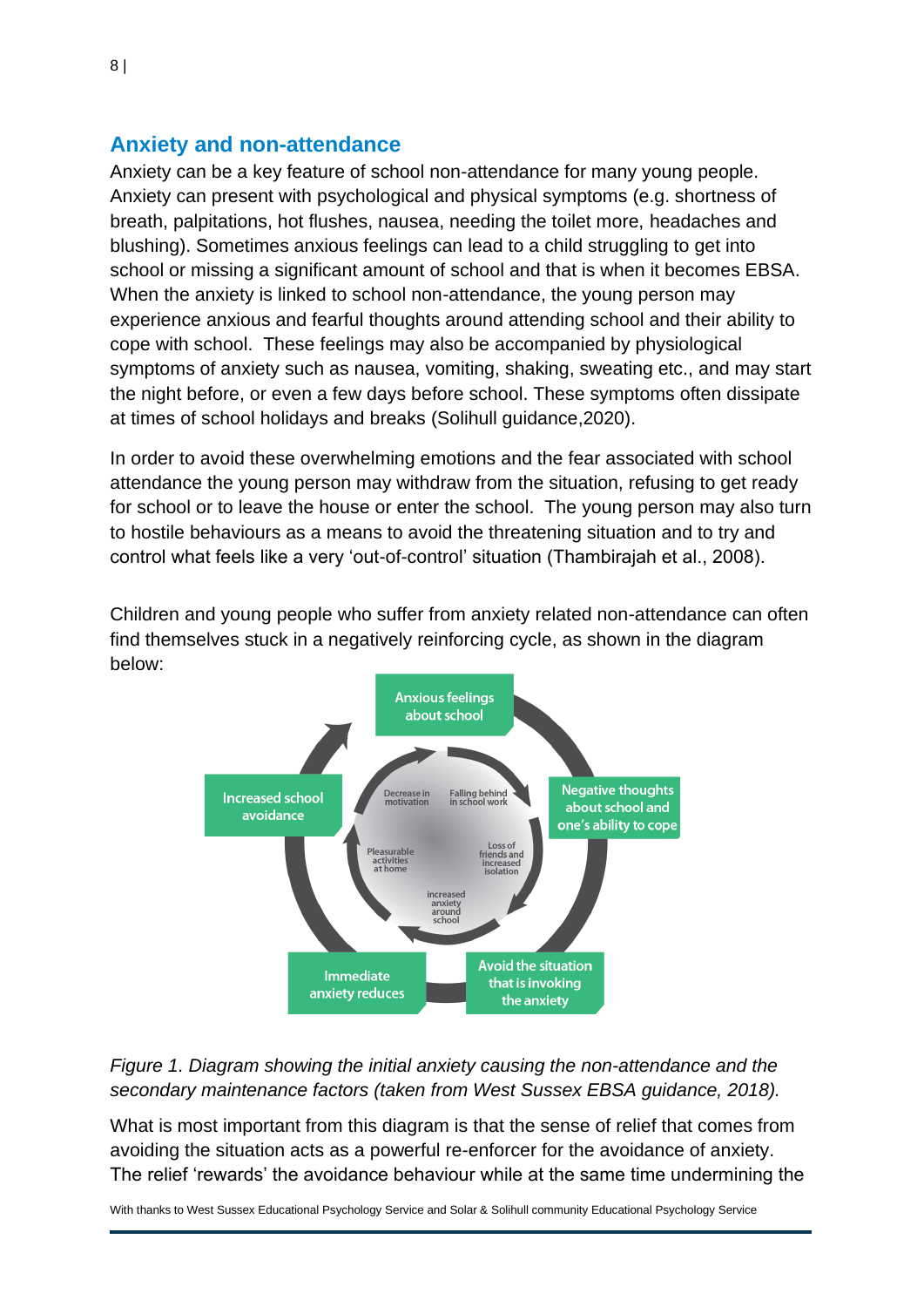young person's belief in their ability to handle the situation. This can lead to a further vicious circle with anxiety increasing over time (West Sussex EBSA Guidance, 2018).

## **Autism and Anxiety**

Tyler (2016) suggests that 'given the nature of the condition, young people with Autism have a lot to be anxious about.' Studies indicate that between 11% and 84% of autistic children experience some degree of impairing anxiety. A developmental and preventative approach to understanding how anxiety develops and how it may interact with the core features of Autism is important. Adapting our approaches and environment in a manner which is understanding and responsive to each individual is a key intervention to prevent, support and reduce anxiety for our young people.

For more information please refer to the Autism ALDO course.

The Autism Education Trust website cites three key areas of difference which create high levels of stress and anxiety for autistic young people, and this can have an impact on an individual's wellbeing, behaviour and attendance.

# 1. Sensory processing difficulties

Differences in perceiving sensory information, including: hypo (low)/hyper (high) sensitivity, touch, sight, hearing, smell, taste, vestibular inner ear (balance), proprioceptive (body awareness). For further support in understanding Sensory Processing difficulties please refer to the *ALDO course Understanding Sensory Behaviours.* [Course: Understanding Sensory Behaviours \(aberdeenshire.gov.uk\)](https://aldo.aberdeenshire.gov.uk/course/view.php?id=822)

## 2. Interests and information processing

Differences in perception, planning, understanding concepts, generalising, predicting, managing transitions, passions for interests and ability to absorb auditory or spoken information.

## 3. Communication

Differences in understanding and expressing communication and language, with skills ranging from individuals who are highly articulate, to others who may be non– verbal. Good language skills may mask a deep level of misunderstanding.

Schools are complex social environments that autistic children can often find overwhelming and exhausting; they are spending cognitive energy managing this social experience and can become overloaded.

Given the increased risk of an autistic child experiencing high levels of anxiety that may lead to school avoidance, it is essential that there is early intervention and support given to developing the child's social skills, emotional literacy, resilience and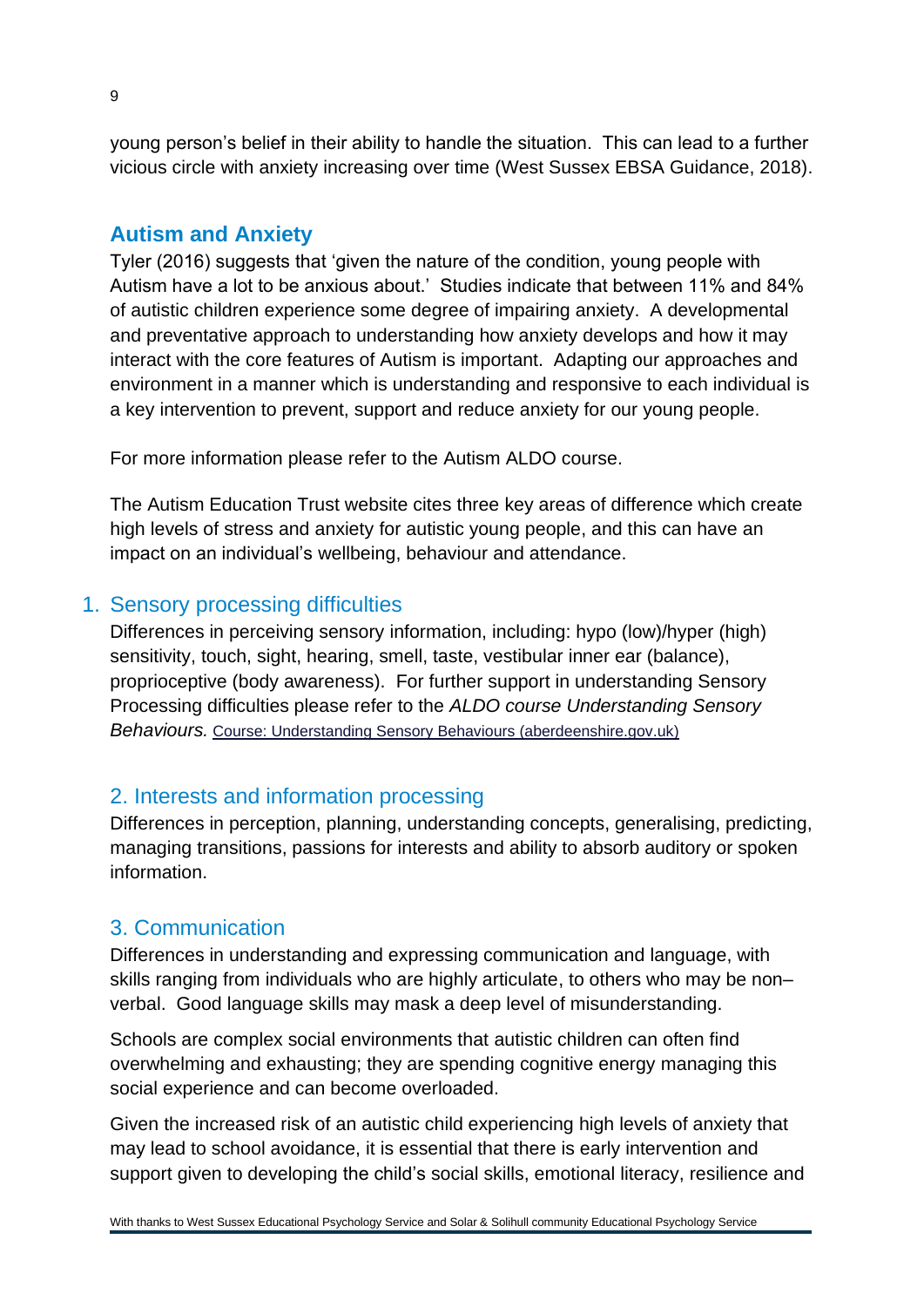their ability to self-regulate. It is also important to build an individual profile of children and young people and their support needs - responding to and meeting the individual needs of autistic young people can contribute to positive school attendance. Autistic children and young people benefit from bespoke coping plans and strategies that can be used when they are feeling overwhelmed.

For further information on Anxiety related absence and Autism please see [NAIT](http://www.autismtoolbox.co.uk/sites/default/files/resources/NAIT%20Anxiety%20Related%20Absence%20Guidance%202020.pdf)  [Anxiety Related Absence Guidance 2020.pdf \(autismtoolbox.co.uk\)](http://www.autismtoolbox.co.uk/sites/default/files/resources/NAIT%20Anxiety%20Related%20Absence%20Guidance%202020.pdf) and

EBSA - Autism Guidance.pdf (westsussex-local-offer.s3.amazonaws.com)

# **Targeted Support**

## Assessment and Intervention

It is important that all staff have an awareness and understanding of the possible risk factors for emotionally based school avoidance in order to ensure early intervention. Please see Table 3 below which outlines some possible early indicators of emotionally based non-attendance (those you may notice before the child/young person's patterns of behaviour become entrenched).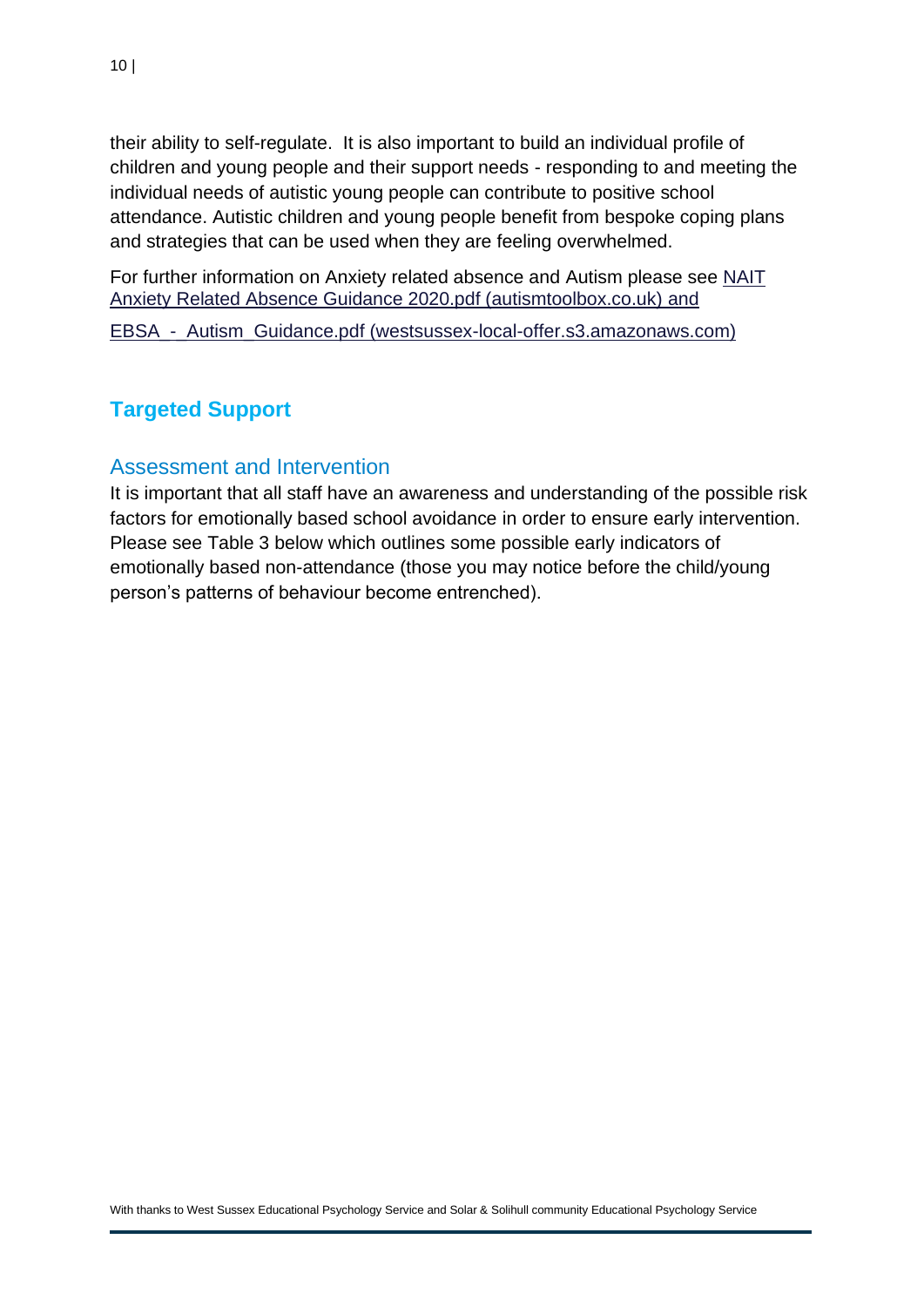| <b>Early indicators of emotionally based</b>                                                                                                                                                                                                                                                                                                                                                                                                           | Indicators of emotionally based school                                                                                                                                                                                                                                                                                                                                                                                                                                                                                                                                                                                                                                                                                                                                                                                                                                                                                                                                                                                                                                                                                                                                                                                              |
|--------------------------------------------------------------------------------------------------------------------------------------------------------------------------------------------------------------------------------------------------------------------------------------------------------------------------------------------------------------------------------------------------------------------------------------------------------|-------------------------------------------------------------------------------------------------------------------------------------------------------------------------------------------------------------------------------------------------------------------------------------------------------------------------------------------------------------------------------------------------------------------------------------------------------------------------------------------------------------------------------------------------------------------------------------------------------------------------------------------------------------------------------------------------------------------------------------------------------------------------------------------------------------------------------------------------------------------------------------------------------------------------------------------------------------------------------------------------------------------------------------------------------------------------------------------------------------------------------------------------------------------------------------------------------------------------------------|
| school avoidance                                                                                                                                                                                                                                                                                                                                                                                                                                       | avoidance                                                                                                                                                                                                                                                                                                                                                                                                                                                                                                                                                                                                                                                                                                                                                                                                                                                                                                                                                                                                                                                                                                                                                                                                                           |
| Sporadic attendance and/or lateness.<br>$\bullet$<br>Parent reporting that child/young person<br>$\bullet$<br>does not want to come to school<br>Physical signs of stress believed to be<br>$\bullet$<br>linked to stress (e.g. stomach ache,<br>sickness, headache) or complaining of<br>feeling ill<br>Behavioural changes or fluctuations e.g.<br>$\bullet$<br>interactions with others, reduced<br>motivation and engagement in learning<br>tasks. | Periods of prolonged absence<br>$\bullet$<br><b>Persistent lateness</b><br>$\bullet$<br>Parent/carer is unable to support<br>$\bullet$<br>child/young person to attend school<br>Identifiable patterns within non-school<br>$\bullet$<br>attendance e.g. specific days, subjects,<br>staff members<br>Providing minor reasons for school<br>$\bullet$<br>absences<br>Child/young person experiences anxiety<br>$\bullet$<br>in relation to home factors e.g. parental<br>separation, divorce, conflict, loss,<br>bereavement<br>Child/young person displays greater<br>reliance upon family members e.g.<br>separation anxiety, increased proximity<br>Concerns around academic progress due<br>$\bullet$<br>to non-school attendance/missed<br>education<br>Child/young person displays increased<br>$\bullet$<br>anxiety in relation to their learning and/or<br>poor self-concept as a learner<br>Low self-esteem and/or lack of<br>confidence<br>Struggling in relation to peer relationships<br>and/or social situations<br>Physical signs of stress believed to be<br>linked to stress (e.g. stomach ache,<br>sickness, headache) or complaining of<br>feeling ill<br>Displays of emotional dysregulation<br>and/or distress. |

*Table 3: Indicators of Emotionally based non-attendance (Solihull Guidance 2020)*

Where risks of emotionally based school avoidance are identified, it is important to gather further information from the young person, families and school staff involved with the young person and put in place strategies to support them **as soon as possible.** Prompt and timely action can prevent patterns of non-attendance from becoming entrenched and result in much better outcomes. It is helpful for the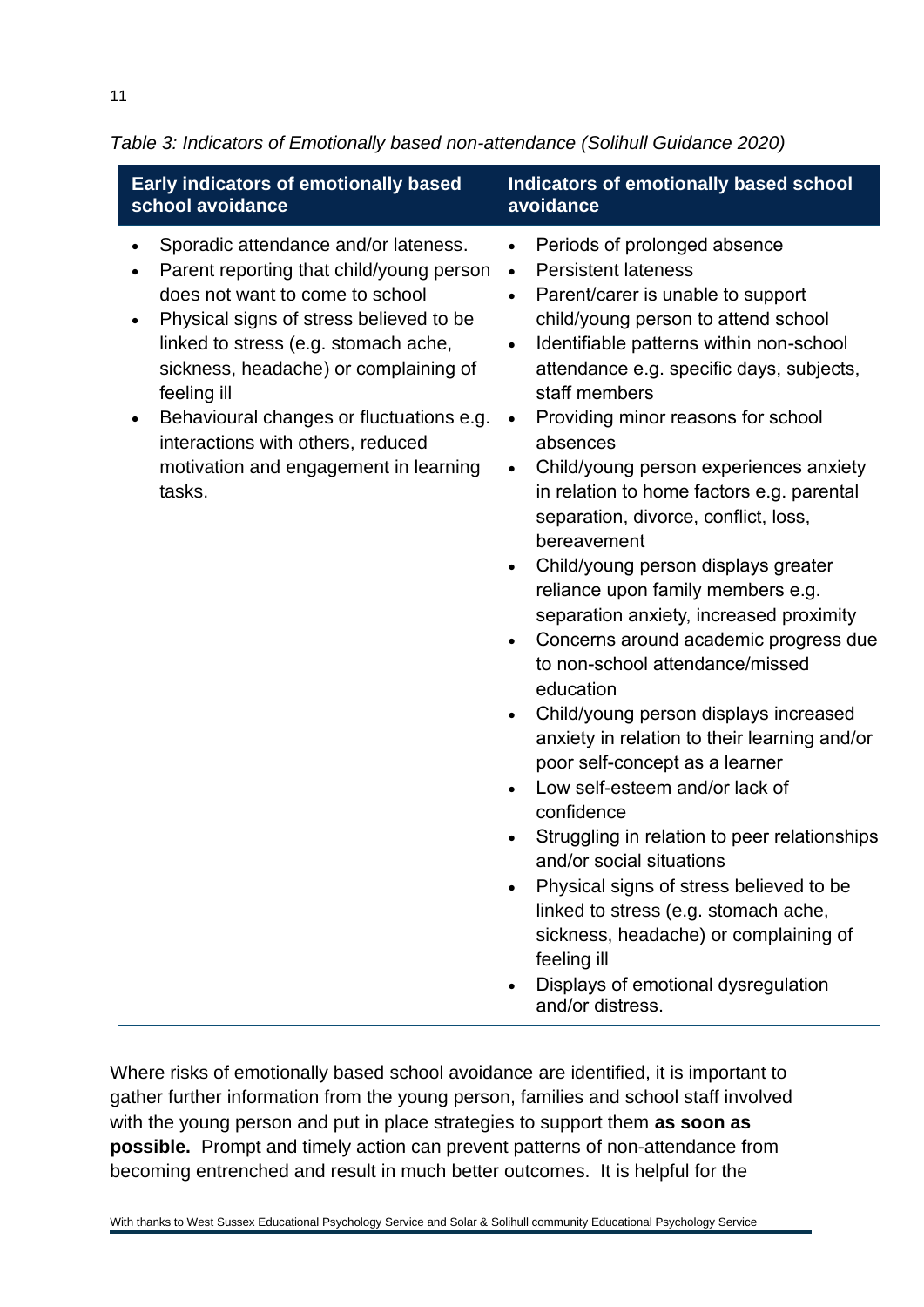schools to follow an assess, plan, do and review cycle with the young person at the centre of the planning and interventions.

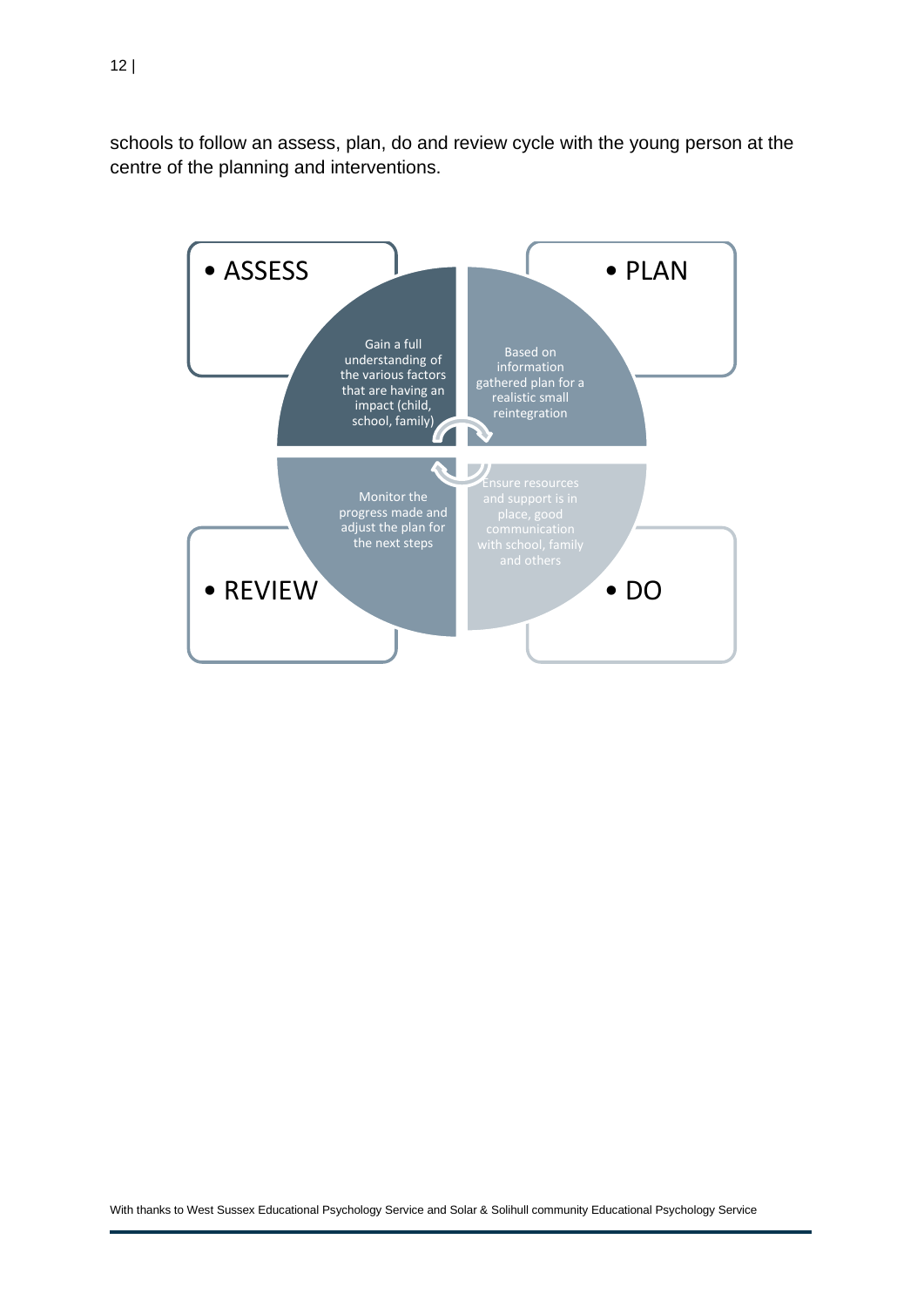## **Information Gathering (Assessment)**

Once there has been a difficulty identified in school, through regular monitoring, a prompt information gathering process should begin. This can be started by a class teacher, Principal Teacher of Guidance (PTG), Pupil Support Worker (PSW) or Pupil Support Assistant (PSA) - or anyone with a relationship with the child/young person. The main aims of this are to gather information regarding the various child, family and school factors that may be contributing to the emotionally based school avoidance experienced by the child. It is important that careful consideration is given to how to genuinely seek the voice of the child/young person in a meaningful way. Following GIRFEC approaches a holistic approach to assessment should be taken using the My World Triangle and the SHANNARI approach.

For more information and support on assessment please see the GIRFEC Aberdeenshire Portal [\(Course: GIRFEC: Assessment and Chronologies](https://aldo.aberdeenshire.gov.uk/course/view.php?id=1497)  [\(aberdeenshire.gov.uk\)](https://aldo.aberdeenshire.gov.uk/course/view.php?id=1497)



# Understanding the reasons for school avoidance

Understanding the specific reasons for non-attendance will help to inform the appropriate interventions and supports for the child/young person. It is helpful for the child/young person to share their views with a trusted person with whom they have a relationship.

# Examples of possible tools:

- *The School Refusal Assessment Scale (*[SRAS-child-version.pdf](https://schoolavoidance.org/wp-content/uploads/2021/11/sras-child-version.pdf)  [\(schoolavoidance.org\)](https://schoolavoidance.org/wp-content/uploads/2021/11/sras-child-version.pdf) is an example of a tool which can be used, alongside other information gathering tools, to understand the function and root causes of the non-attendance.
- The West Sussex Profile of Risk of emotionally based school avoidance (Appendix 1) can be used to gather a profile of the young person and their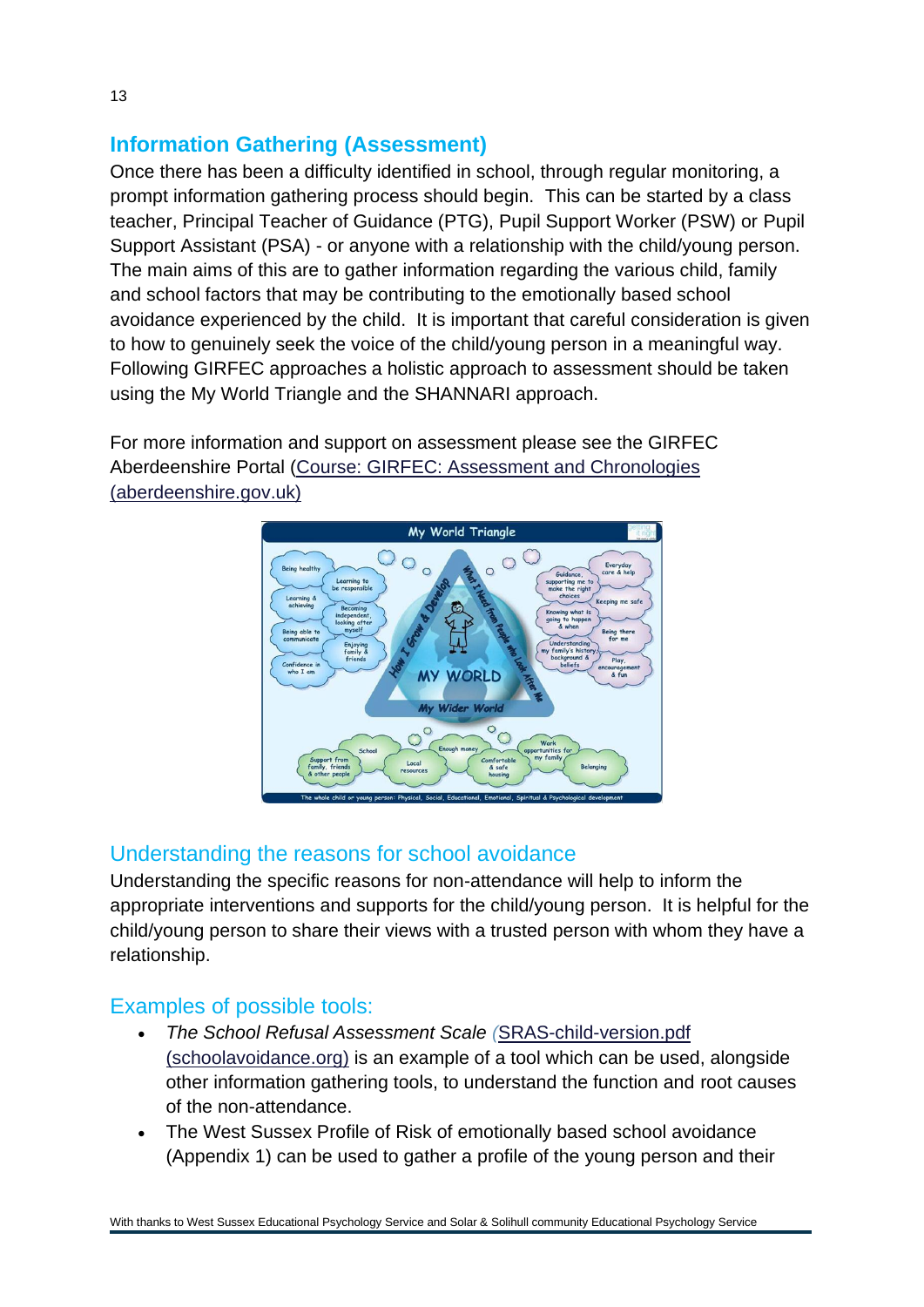specific circumstances. EBSA\_Guidance\_-\_Profile\_of\_Risk\_of\_EBSA.docx [\(live.com\)](https://view.officeapps.live.com/op/view.aspx?src=https%3A%2F%2Fwestsussex-local-offer.s3.amazonaws.com%2Fpublic%2Fsystem%2Fattachments%2F1121%2Foriginal%2FEBSA_Guidance_-_Profile_of_Risk_of_EBSA.docx&wdOrigin=BROWSELINK)

• RISE questionnaire [RISE Assessment: Children's Wellbeing and Resilience](https://www.edpsyched.co.uk/rise-wsa)  [Profiles \(edpsyched.co.uk\)](https://www.edpsyched.co.uk/rise-wsa)

Other person centred and person construct tools/approaches can be used to understand the perspective of the child/young person. [Person Centred Planning |](https://blogs.glowscotland.org.uk/as/aberdeenshireeps/person-centred-planning/)  [\(glowscotland.org.uk\)](https://blogs.glowscotland.org.uk/as/aberdeenshireeps/person-centred-planning/)

It is important to remember that any child/young person currently avoiding school may become anxious when asked to discuss returning; they are managing their feelings of anxiety by employing avoidant behaviour, so any talk about going back may raise their anxiety as you are proposing taking away their coping mechanism. It can be good to start with an acknowledgment of their feelings and returning to school could be difficult. It is important that the adult working with them does not dismiss anxieties or worries, all feelings are valid.

#### Working with Families and gaining views

Non-attendance can have a significant impact on the dynamics of a family (emotional and physical). For example, a pupil who regularly does not attend can affect a care giver's employment. It is important that time is taken to build positive relationships with families in the best interests of the young person. It is important to show empathy and understanding and acknowledge the difficulties and potential stress for all within the family. There should be ongoing and regular contact with families throughout the assess, plan, do and review cycles and schools should identify a key person to communicate with parents/carers*.*

#### Working with school staff and gaining views

It is important to ensure that information from all staff who work closely with the child/young person experiencing difficulties. For a secondary young person, it is helpful to gather information from different subject staff to create a holistic picture of what is working or not working in different contexts. Each member of staff may have valuable information to help identify triggers for anxiety and strategies the young person responds positively to. It is helpful to establish which staff have positive relationships with the young person.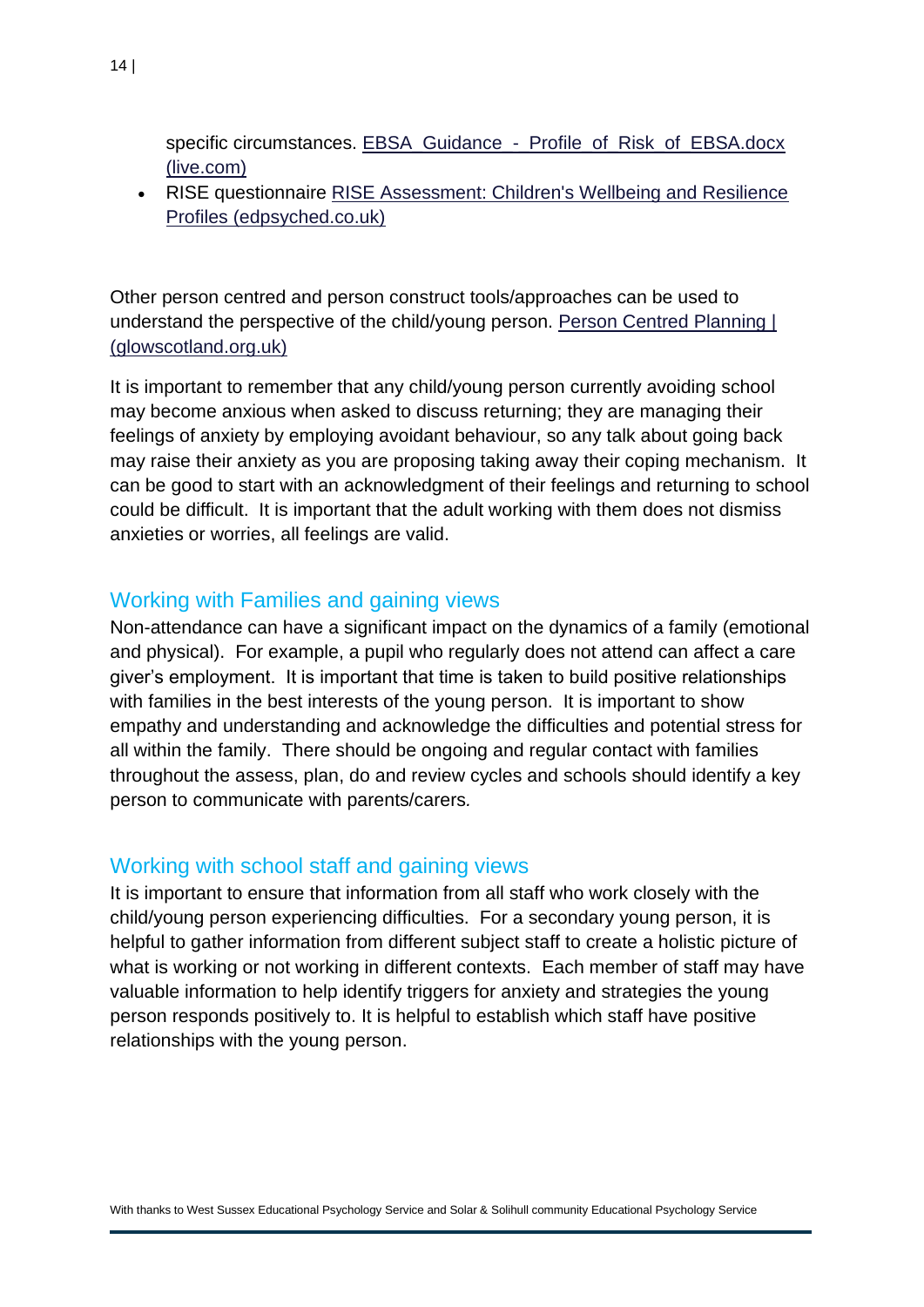

## **Analysing and understanding behaviours**

Following the gathering of information from the child, family, school and other professionals the next step is to make sense of this information. It is important to look beyond the immediate presenting information and consider underlying feelings and needs. Looking at the information gathering, what is reinforcing (positively or negatively - see page 5) the non-attendance? It is important to check out your analysis with the young person and their families. This information should then inform the intervention and return to school support plan.

In order to understand the cause of emotionally based school avoidance, professionals must consider the child/young person's underlying needs and how these may be contributing towards their presenting behaviour. It can be helpful to consider what the function of the behaviour is and what it may be communicating. Try to separate behaviours from feelings and underlying needs.

## Systemic thinking

According to the ecological theory (Bronfenbrenner, 1979) everything within a child and his/her environment affects the way they grow and develop. As such, provide support at the right time and in the right place.

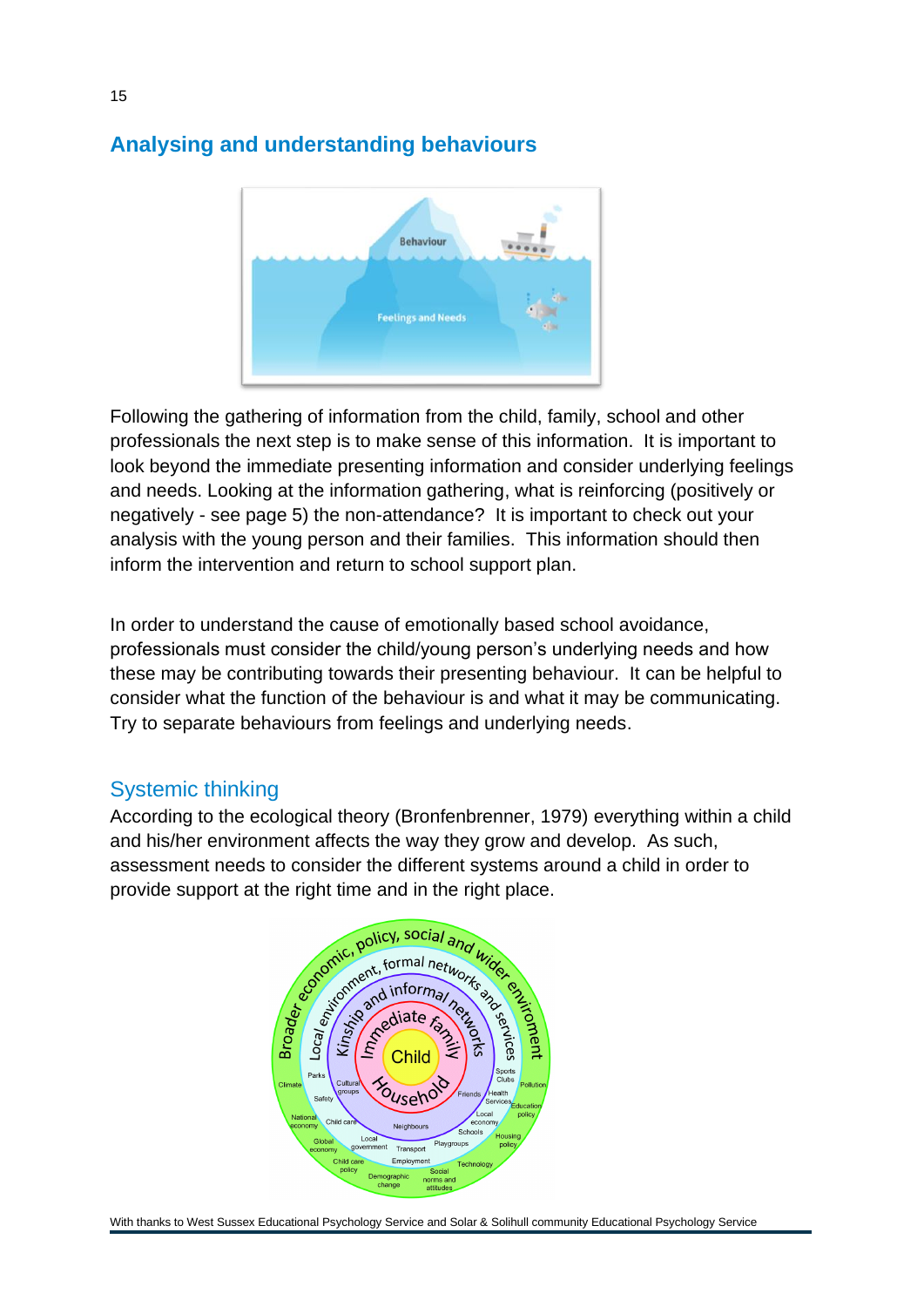## **Risk and protective Factors**

The diverse range of influencers that may exist across a child/young person's systems are often referred to in the literature as 'risk' and 'protective' factors:

- Risk factors: influencing factors that reduce the likelihood of child/young person engaging in school.
- Protective factors: influencing factors that promote child/young person engaging in school.
- Risk and protective factors are likely to be present across systems. The balance between these factors is likely to fluctuate. It is helpful to gather the information about the risk and protective factors which may be affecting school attendance.
- The resilience matrix can be used to support deeper analysis and to help make sense of the information. For more information on analysis please see the Aberdeenshire GIRFEC portal on ALDO [Course: GIRFEC: Assessment](https://aldo.aberdeenshire.gov.uk/course/view.php?id=1497)  [and Chronologies \(aberdeenshire.gov.uk\)](https://aldo.aberdeenshire.gov.uk/course/view.php?id=1497)



## Defining the young person's needs

Through the gathering and analysis of information from the young person you will be adding to your overall understanding of their specific additional needs. It is important to have a clearly articulated and understood picture of these needs which is accessible to all staff who work with/may work with the young person. This may be captured within a single agency or multi-agency assessment, an individual support profile, a one-page profile or an Individual Education Plan*.*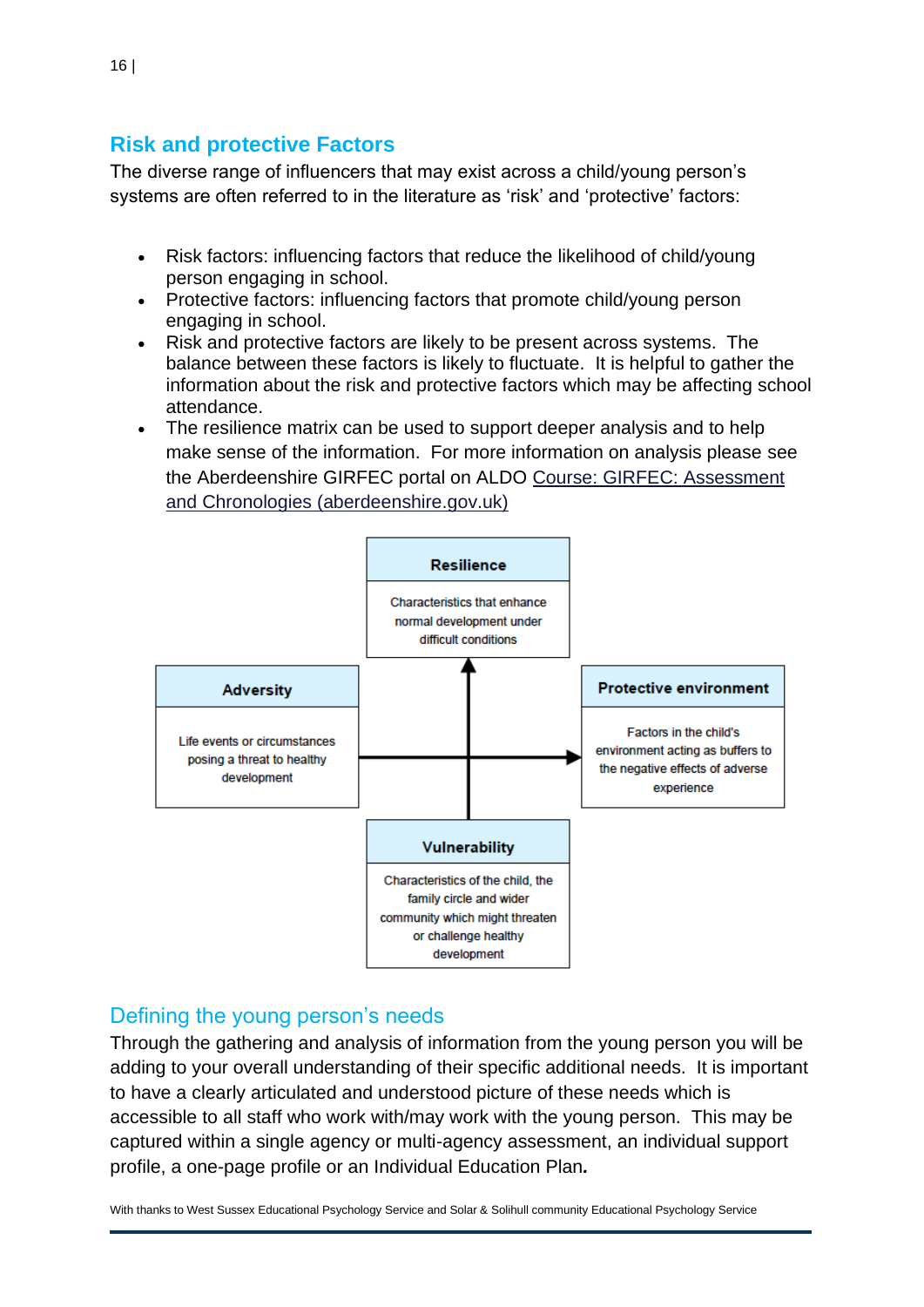## **Intervention planning and implementation**

It is important to not jump to intervention planning without properly gathering and analysing the information about the presenting reasons and underlying reasons for non-attendance. Interventions and support should be individually tailored to the specific needs of the individual. The intervention and support plan (or action plan) should be collaboratively produced with the team around the child, including their family. The young person's voice and views are vital. The action planning process could be at single or multi-agency level.

The outcomes on the action plan should be individual to that child/young person and therefore each plan will be different. The desired outcomes should be clear and actions to meet these desired outcomes should be SMART (Specific, Measurable, Achievable, Realistic and Timely). It is likely that the return will be gradual and graded, however this will depend on the circumstances for the individual. A part time timetable may be necessary as part of this process, but this should always be temporary and not seen as a long-term option as all children are entitled to a full-time education. For further guidance on part-time timetables please see [Pupils-not-in-full](https://asn-aberdeenshire.org/wp-content/uploads/2021/12/Pupils-not-in-full-time-education-guidance-vs1.1.pdf)[time-education-guidance-vs1.1.pdf \(asn-aberdeenshire.org\)](https://asn-aberdeenshire.org/wp-content/uploads/2021/12/Pupils-not-in-full-time-education-guidance-vs1.1.pdf)

Sometimes things do not always go to plan and young people should be supported to "try again" if appropriate, the next day - we all have an off day. It is important to review the plan and to get the young person's feedback in case things need to be changed. It should be anticipated that there is likely to be more difficulties following a weekend, illness or school holiday.

At the start of the planning cycle the young person may show more distress and everyone involved should be aware of this and work together to agree firm, consistent approaches. A unified approach is recommended between all involved and any concerns should be communicated away from the young person.

# Key elements of a plan

The literature in this area has identified key elements of support that should be in place in order to increase the likelihood of successful reintegration. These are:

- A return to school at the earliest opportunity
- Early home visits if appropriate to discuss the young person's difficulties attending school
- Everyone involved (team around the child) agree actions and keep them until the next review date
- A personalised programme for each young person
- Ensuring the young person's needs are clearly communicated with all staff in the setting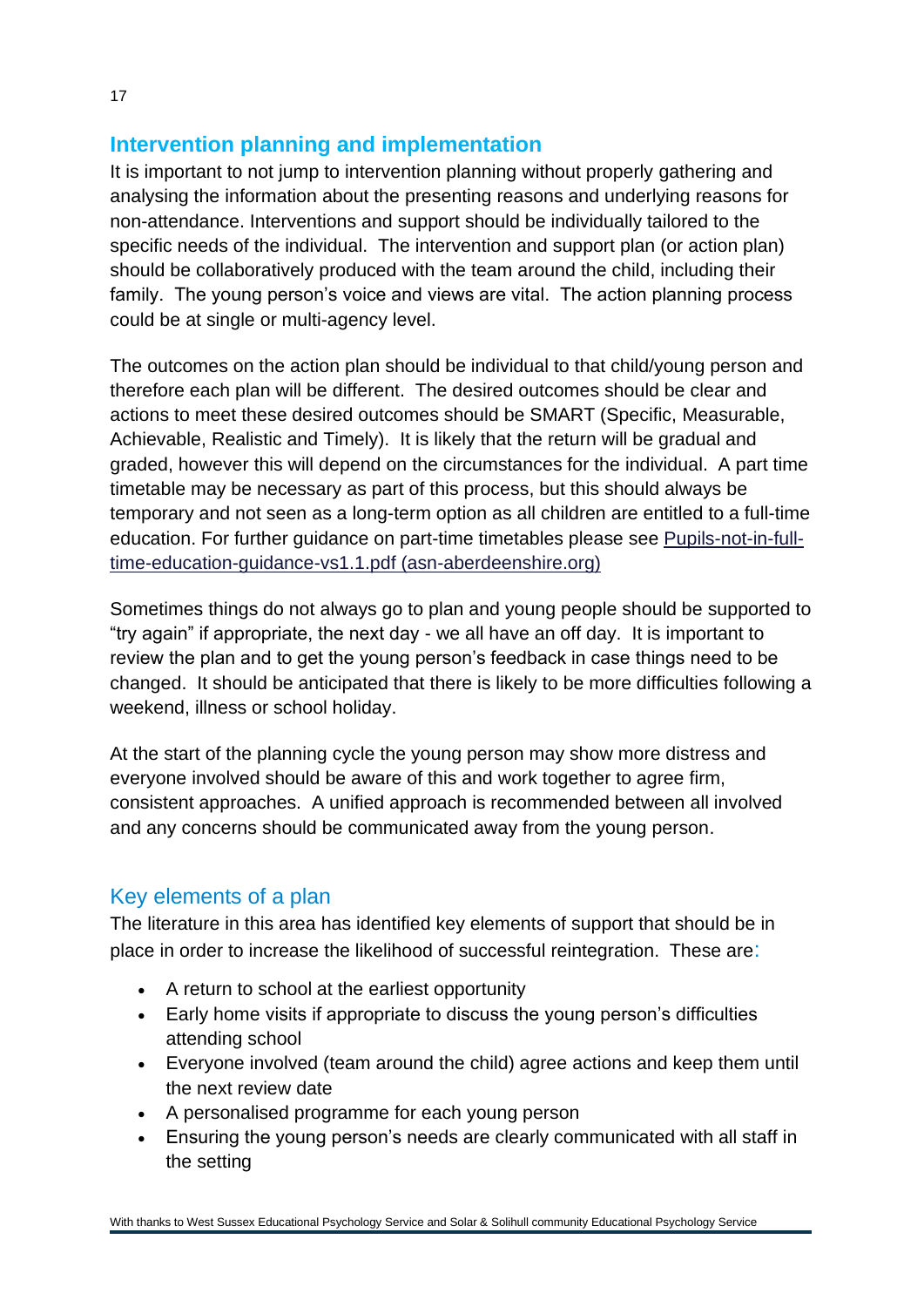- Identification of a key member of staff who can be approached by the young person if anxiety becomes temporarily overwhelming in school
- A safe space in school that the young person can go if needed (they may need more than one)
- Consideration of what support the family requires*.*

## External agency support

Following GIRFEC protocols external advice and guidance can be sought if professionals are unsure or under confident planning or implementing interventions, and in instances where:

- The young person has significant, on-going mental health needs or a history of such.
- The young person is on a waiting list for therapeutic support with an external agency.
- The young person is unable to come into school building despite ongoing intervention.

## **Interventions**

As part of the school's staged approach following the plan, do, review process, it is important that evidence-based interventions are offered to young person to support them to reduce the barriers to non-school attendance.

Questions to ask when considering whether a school-based intervention is appropriate:

- Is the young person in the right place emotionally and psychologically to access an intervention?
- Does the child want to change their behaviour? What is their readiness to change?
- Is the environment able to facilitate and harness change?
- Are parents/carers in agreement of such support?
- Does the young person require more specialist/targeted mental health support?
- When would you stop an intervention?
- What are the aims of the intervention? How will you know once you have achieved them?
- What pre and post measures can you use to monitor impact over time?
- Is there someone who could deliver this intervention that the young person has a good connection with?
- Is the person delivering the intervention adequately trained?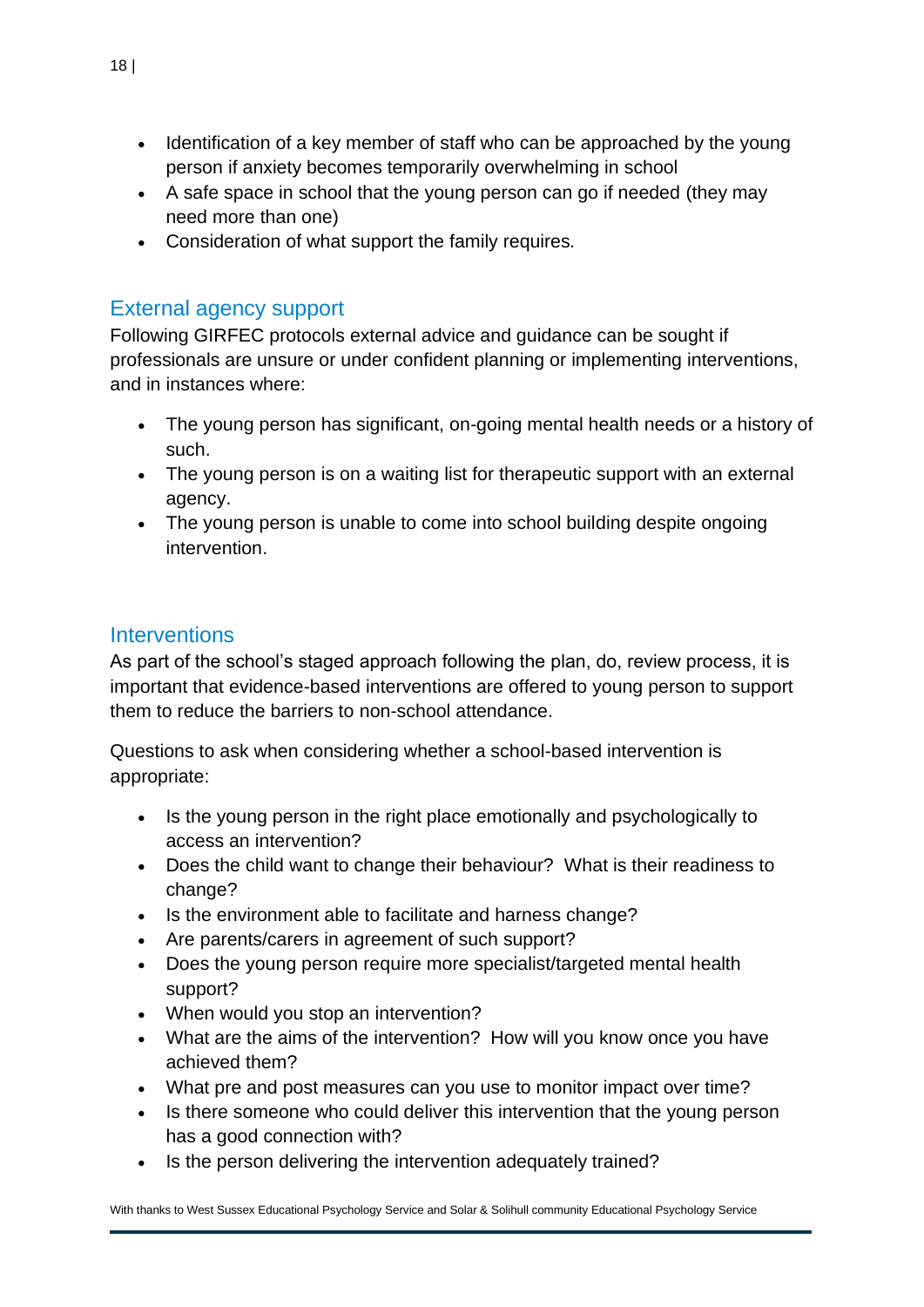- Does the person delivering the intervention have access to adequate support and supervision?
- Is an individual intervention appropriate given the young person's needs, or are the issues broader (e.g. across home, neighbourhood) and require multiagency support?

## **Monitoring and evaluating interventions**

As with all interventions, it is crucial that we monitor the impact of the interventions that we utilise. By assessing the young person's progress in response to the intervention, adaptations can be made accordingly and we can identify an appropriate end point.

Data collection can take the form of qualitative and/or qualitative measures, such as:

- Quantitative data: attendance figures and progress data
- Qualitative data: such as exploring the views and experiences of young person's and families or measuring behavioural changes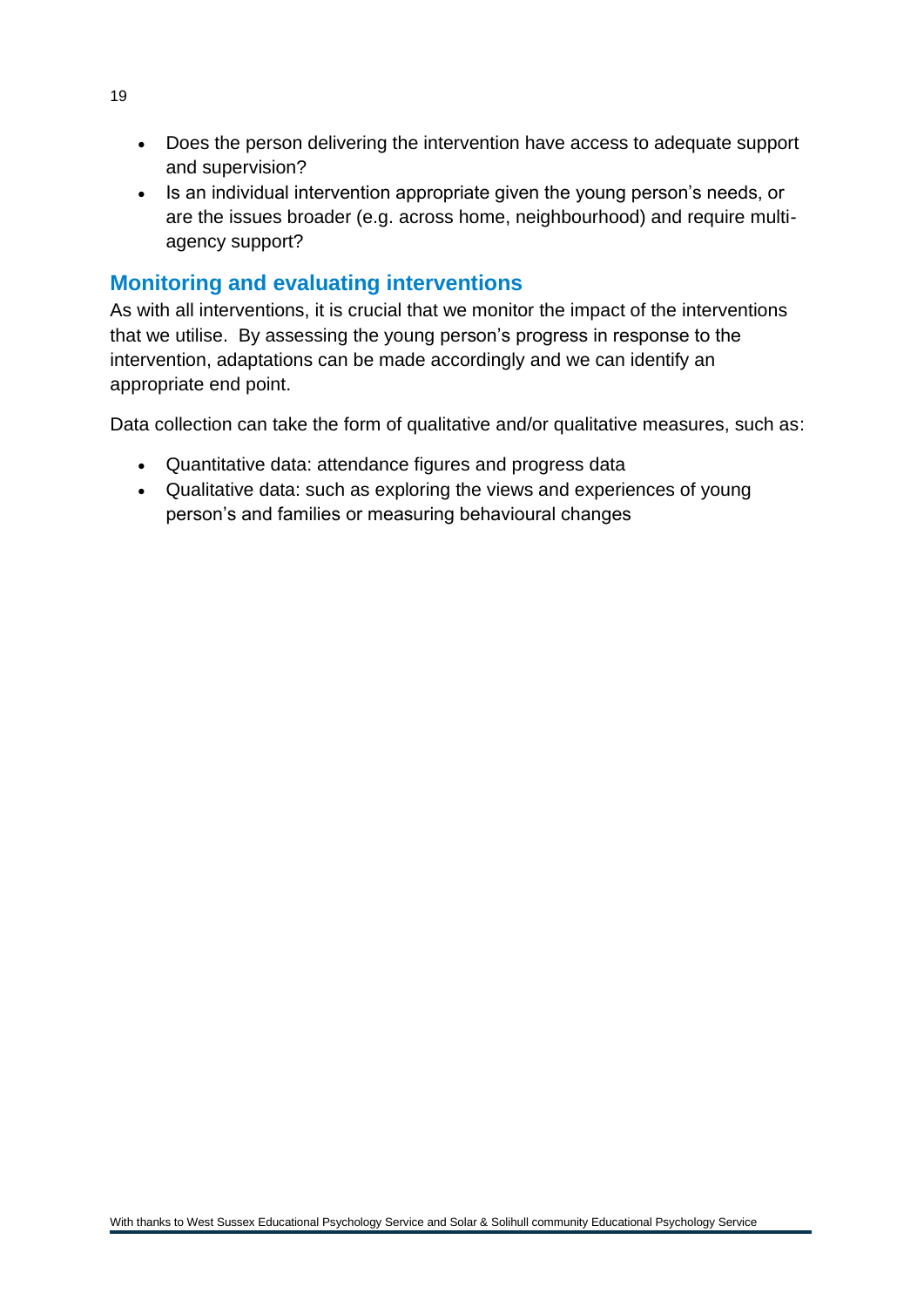# **APPENDIX 1: Profile of risk of emotional based school avoidance guidance**

(West Sussex Guidance, 2018)

The Profile of Risk schedule consists of five key areas, each of which contains a number of items you are asked to consider in terms of their possible importance in influencing emotionally based attendance difficulties.

You should be as objective as possible when completing the schedule and base assessments on evidence.

During the process of completing the schedule, it may be useful to note factors associated with particular items, such as:

During the process of completing the schedule, it may be useful to note factors associated with particular items, such as:

- This has been an issue in the past, but doesn't appear to be now.
- This has been an issue in the past and has persisted as an important item.

Items on the scale are not rated numerically, like a typical rating scale, as one single item (e.g. death of a parent) is so important it cannot be rated in the same way other items might be rated.

If the profile suggests to you that the child/young person is at risk of emotionally based school avoidance, the next step would be to obtain the views of the young person, parents and other staff**.**

|                                      | <b>Level of concern</b> |     |     |                           |                     |
|--------------------------------------|-------------------------|-----|-----|---------------------------|---------------------|
| <b>Loss and Change</b>               | High                    | Med | Low | <b>Not</b><br>an<br>issue | <b>Not</b><br>known |
| Death of parent, relative, friend    |                         |     |     |                           |                     |
| Death of pet                         |                         |     |     |                           |                     |
| <b>Sudden traumatic event</b>        |                         |     |     |                           |                     |
| <b>Sudden separation from parent</b> |                         |     |     |                           |                     |
| Moving house, school, area           |                         |     |     |                           |                     |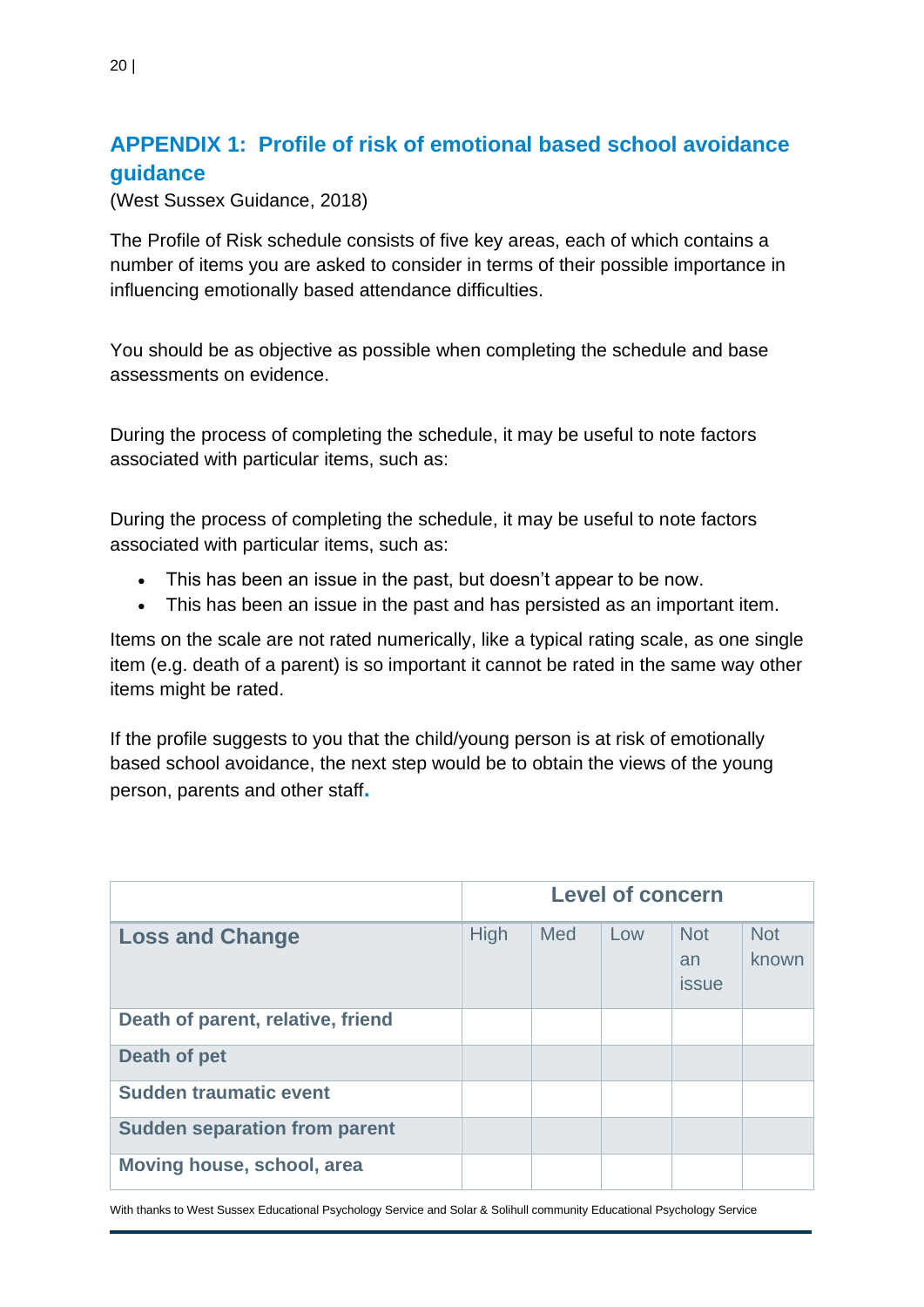| <b>Loss of classmate</b>                              |             |     |     |                                  |                     |
|-------------------------------------------------------|-------------|-----|-----|----------------------------------|---------------------|
| Parent, relative, friend illness                      |             |     |     |                                  |                     |
| Note on key items                                     |             |     |     |                                  |                     |
| <b>Family Dynamic</b>                                 | <b>High</b> | Med | Low | <b>Not</b><br>an<br><b>issue</b> | <b>Not</b><br>known |
| <b>Inappropriate parenting</b>                        |             |     |     |                                  |                     |
| <b>Birth of new child</b>                             |             |     |     |                                  |                     |
| <b>Parents separated</b>                              |             |     |     |                                  |                     |
| <b>Parents arguing/fighting</b>                       |             |     |     |                                  |                     |
| <b>Practical problems bringing child to</b><br>school |             |     |     |                                  |                     |
| <b>Problems with parental control</b>                 |             |     |     |                                  |                     |
| <b>Jealous of sibling at home</b>                     |             |     |     |                                  |                     |
| Note on key items                                     |             |     |     |                                  |                     |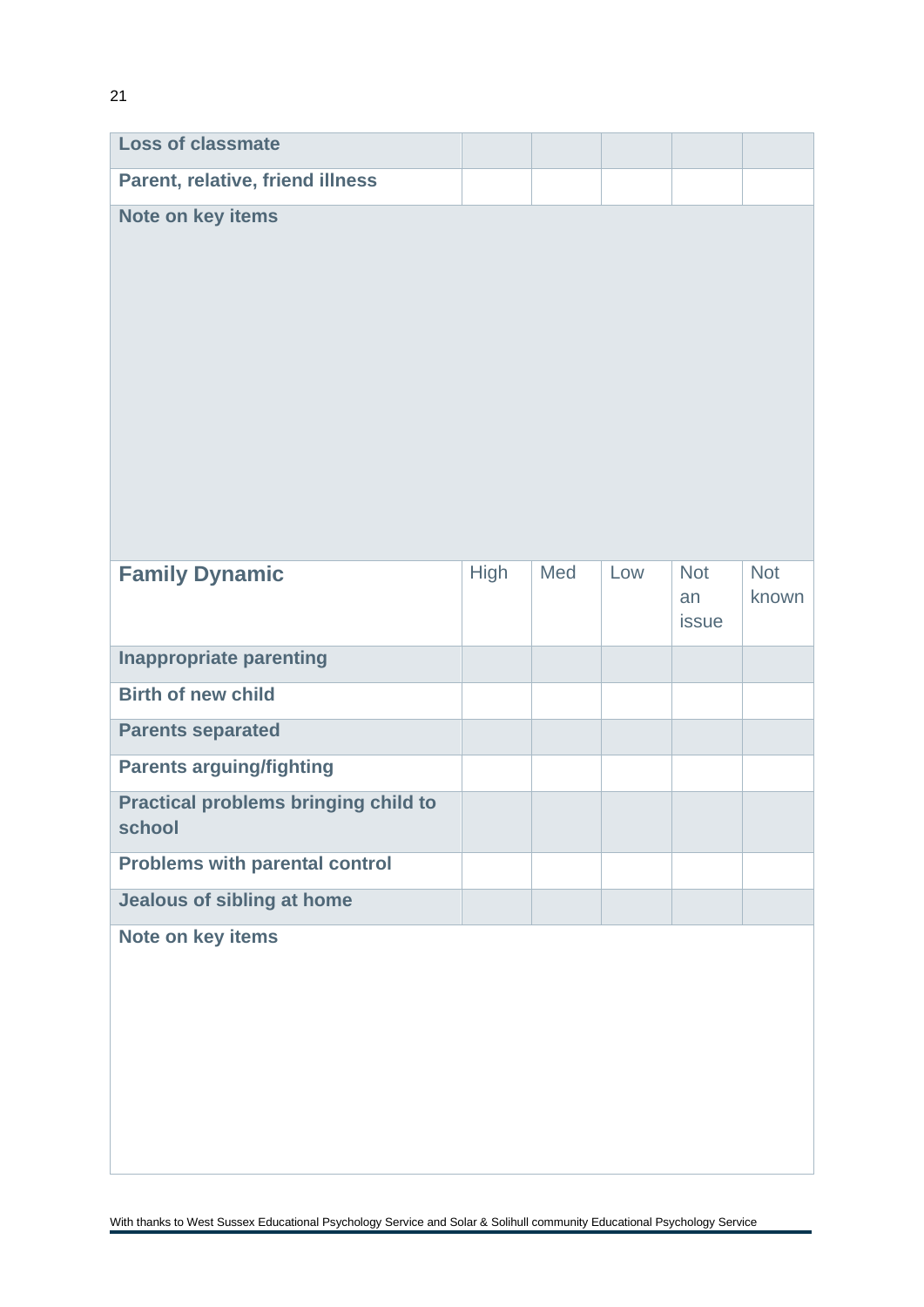| <b>Social Personal</b>                                | <b>High</b> | Med | Low | Not<br>an<br><b>issue</b> | <b>Not</b><br>known |
|-------------------------------------------------------|-------------|-----|-----|---------------------------|---------------------|
| <b>Being bullied</b>                                  |             |     |     |                           |                     |
| Seems to have few friends/friendship<br><b>issues</b> |             |     |     |                           |                     |
| English as an additional language                     |             |     |     |                           |                     |
| <b>Dislikes play/break times</b>                      |             |     |     |                           |                     |
| <b>Few leisure interests</b>                          |             |     |     |                           |                     |
|                                                       |             |     |     |                           |                     |
| <b>Curriculum/Learning issues</b>                     | <b>High</b> | Med | Low | <b>Not</b><br>an<br>issue | <b>Not</b><br>known |
| Low levels of literacy                                |             |     |     |                           |                     |
| PE and/or games issues                                |             |     |     |                           |                     |
| <b>General learning difficulties</b>                  |             |     |     |                           |                     |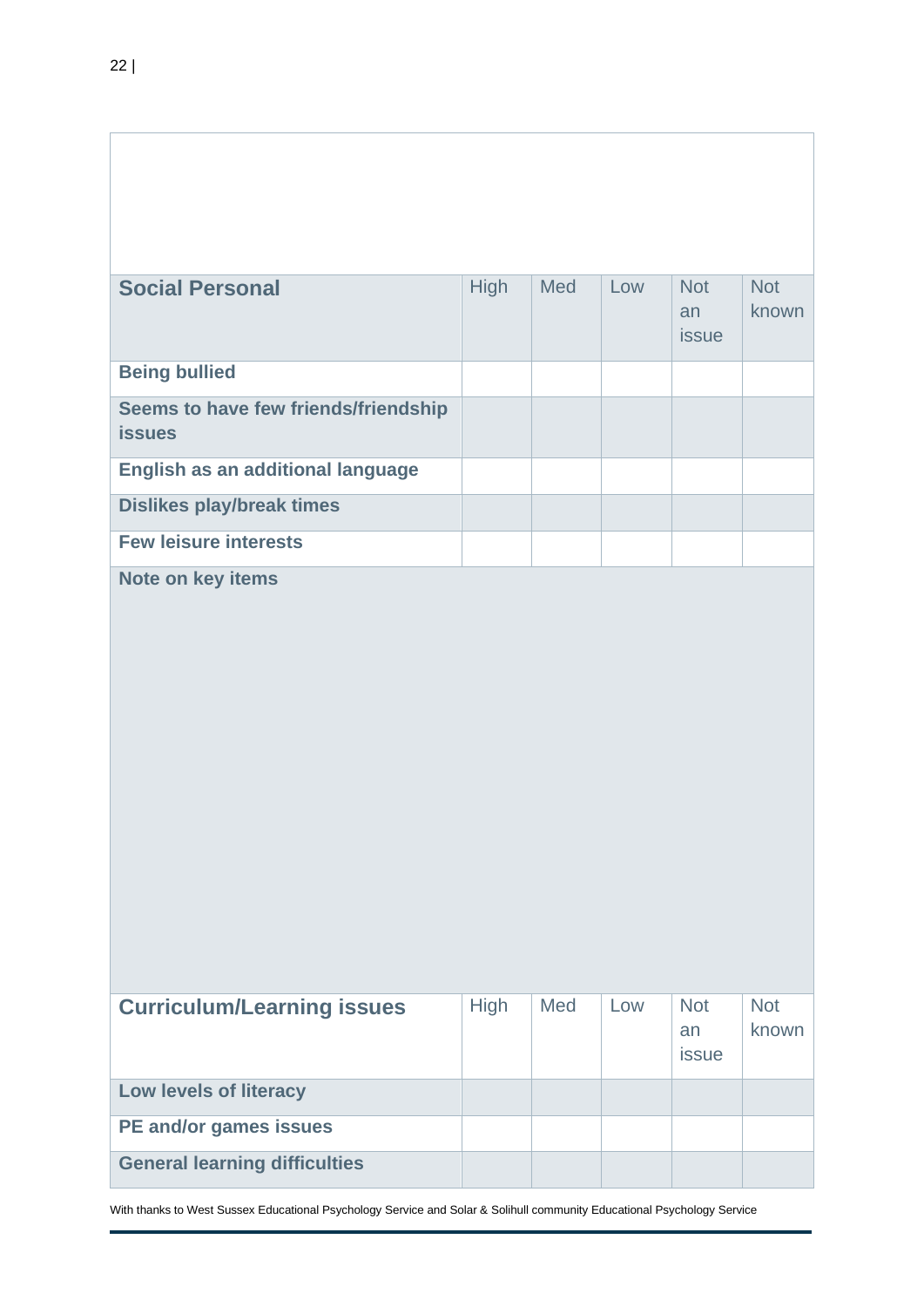| <b>Subject specific difficulties</b>                   |             |     |     |                                  |                     |
|--------------------------------------------------------|-------------|-----|-----|----------------------------------|---------------------|
| <b>Exam or test anxiety</b>                            |             |     |     |                                  |                     |
| <b>Difficulties with a particular</b><br>teacher/adult |             |     |     |                                  |                     |
| Problems keeping up in lessons                         |             |     |     |                                  |                     |
| Note on key items                                      |             |     |     |                                  |                     |
| <b>Psychological wellbeing</b>                         | <b>High</b> | Med | Low | <b>Not</b><br>an<br><b>issue</b> | <b>Not</b><br>known |
| <b>Often seems tired</b>                               |             |     |     |                                  |                     |
| Low self esteem                                        |             |     |     |                                  |                     |
| <b>Appears depressed</b>                               |             |     |     |                                  |                     |
| <b>Appears anxious</b>                                 |             |     |     |                                  |                     |
| <b>Keeps feelings to them selves</b>                   |             |     |     |                                  |                     |

**Note on key items**

**Has a pessimistic nature**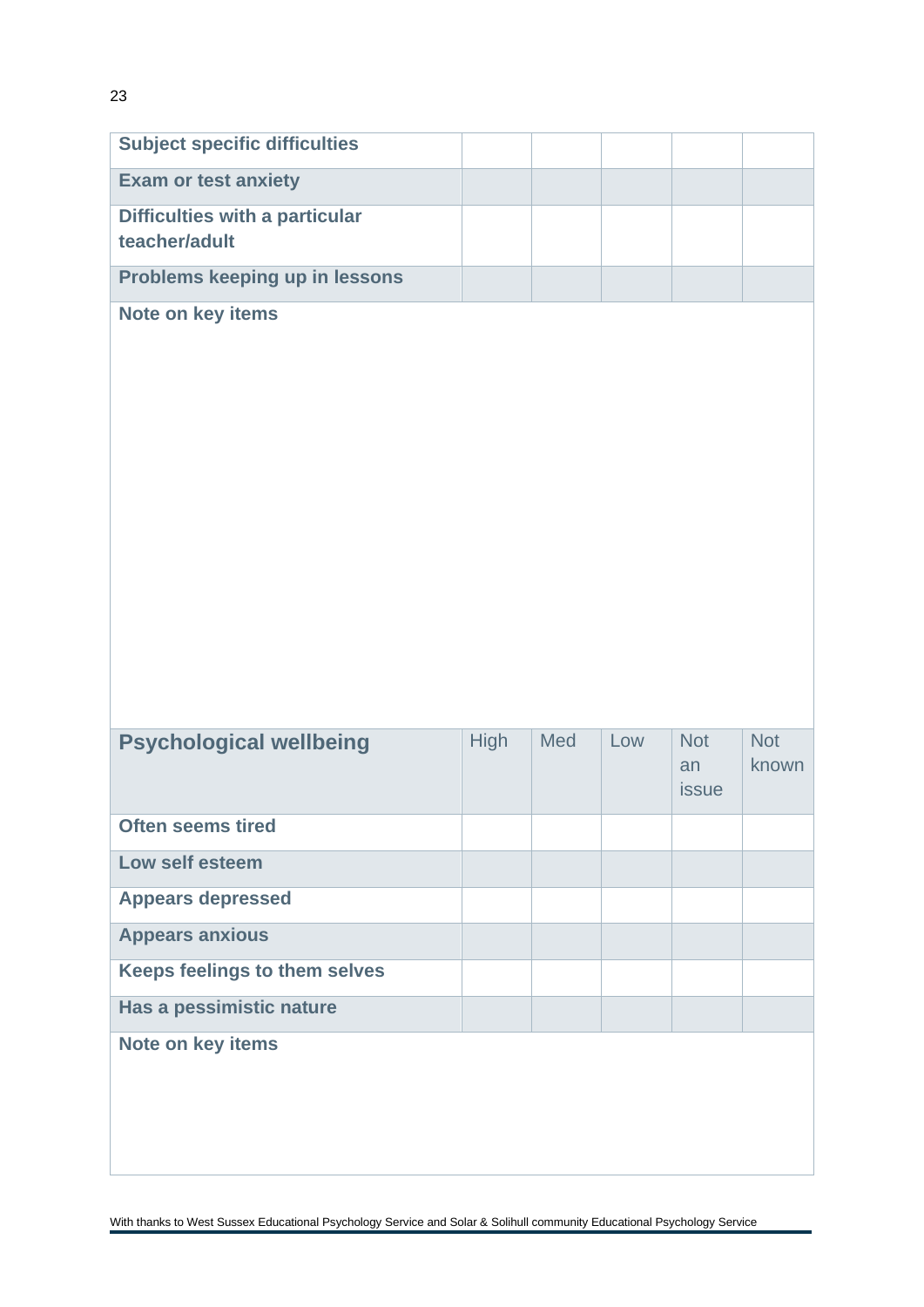| <b>Other issues</b> | <b>High</b> | Med | Low | <b>Not</b><br>an<br>issue | <b>Not</b><br>known |
|---------------------|-------------|-----|-----|---------------------------|---------------------|
|                     |             |     |     |                           |                     |
|                     |             |     |     |                           |                     |
|                     |             |     |     |                           |                     |
|                     |             |     |     |                           |                     |
| Note on key items   |             |     |     |                           |                     |
|                     |             |     |     |                           |                     |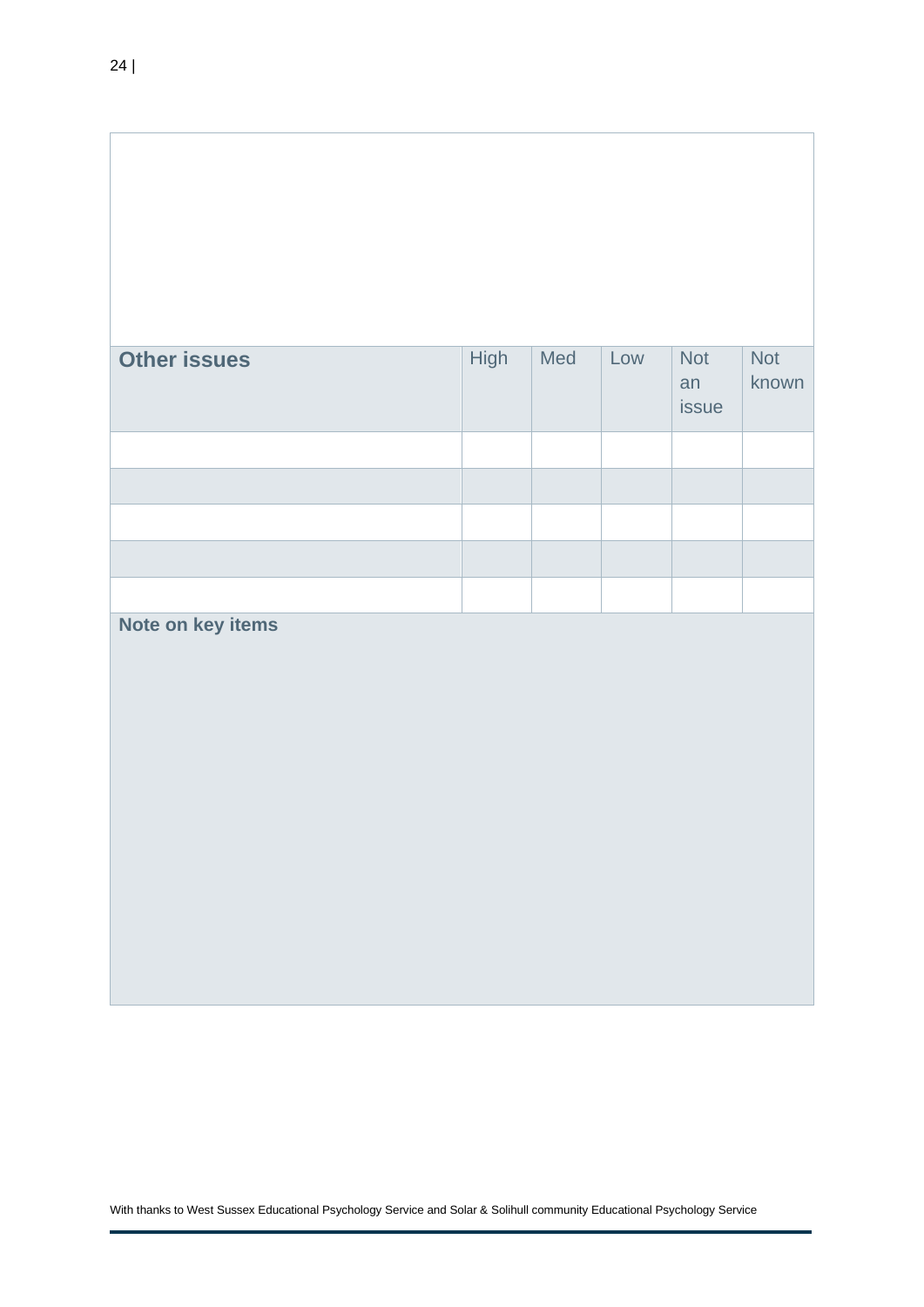# **APPENDIX 2: Intervention planning and implementation** Guidelines for the 'Drawing the Ideal School Technique'

## Introduction:

The 'Drawing the Ideal School Technique' has been adapted from an approach developed by Moran (2001). Heather Moran has been a teacher and educational psychologist and now works as a clinical psychologist. The technique enables children to become actively involved in understanding themselves and expressing their views. It is based on ideas from Personal Construct Psychology which was introduced by Kelly in 1955. This approach seeks to explore children's important or core constructs about themselves, and how they view the world. Children (and adults) behave in a way which makes sense to them according to their own view of the world. We are likely to understand children (and the sort of provision which is most likely to help them) more fully if they are able to express these core constructs to us.

To summarise, this type of work attempts to:

"Understand the child's unique perspective on life through the careful use of questions and extremely sensitive note of the child's answers." (Moran 2001)

The technique itself is very simple to use once the child understands what is expected. This sheet gives guidelines for the adult completing the technique to follow and the next two pages list how to complete the technique*.*

## Guidelines for use

- 1. Equipment needed: a black pen and two sheets of plain A4 paper.
- 2. Allow about an hour to complete to activity, perhaps with a short break if necessary.
- 3. Explain to the pupil that you are going to be doing the writing today, acting as scribe, this is to take the pressure off the pupil and keep the process moving.
- 4. The pupil is asked to make quick drawings or sketches (rather than detailed drawings), reassure the pupil that it doesn't matter if an error is made.
- 5. It is important to record exactly what the pupil says using their own words.
- 6. If the pupil is overly anxious about drawing either model stick people drawings first or just record the pupil's verbal responses.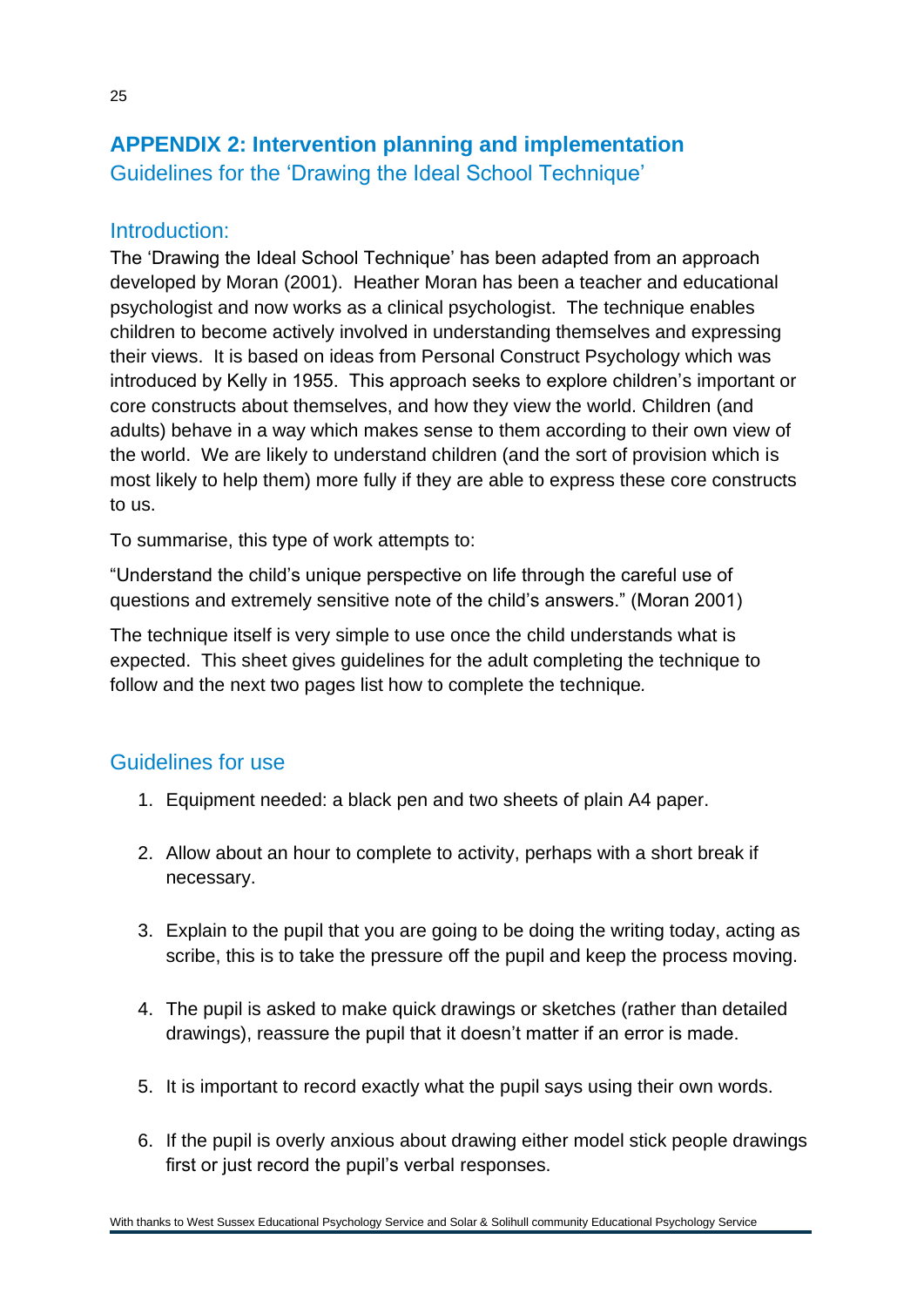- 7. Allow time for the pupil to process the requests repeat/reward/simplify the questions if not understood.
- 8. Provide reassurance that there is no right or wrong answers or responses.
- 9. Provide encouragement and praise for the pupil's involvement with the activity.
- 10.Be sensitive about sharing the drawings with others, ask the child's permission and ensure that other adults understand that the child has trusted you in revealing such views which must be respected.
- 11.Talk to other colleagues about planning any follow up work which might be indicated

## **Part 1: Drawing the kind of school you would NOT like to go to.** *The School*

Think about the kind of school you would not like to go to. This is not a real school. Make a quick drawing of this school in the middle of this paper.

Tell me three things about this school. What kind of school is this?

## *The Classroom*

Think about the sort of classroom you would not like to be in. Make a quick drawing of this classroom in the school.

Draw some of the things in this classroom.

#### *The Children*

Think about some of the children at the school you would not like to go to. Make a quick drawing of some of these children. What are the children doing? Tell me three things about these children.

## *The Adults*

Think about some of the adults at the school you would not like to go to. Make a quick drawing of some of the adults. What are the adults doing? Tell me three things about these adults.

#### *Me*

Think about the kind of school you would not like to go to. Make a quick drawing of what you would be doing at this school. Tell me three things about the way you feel at this school.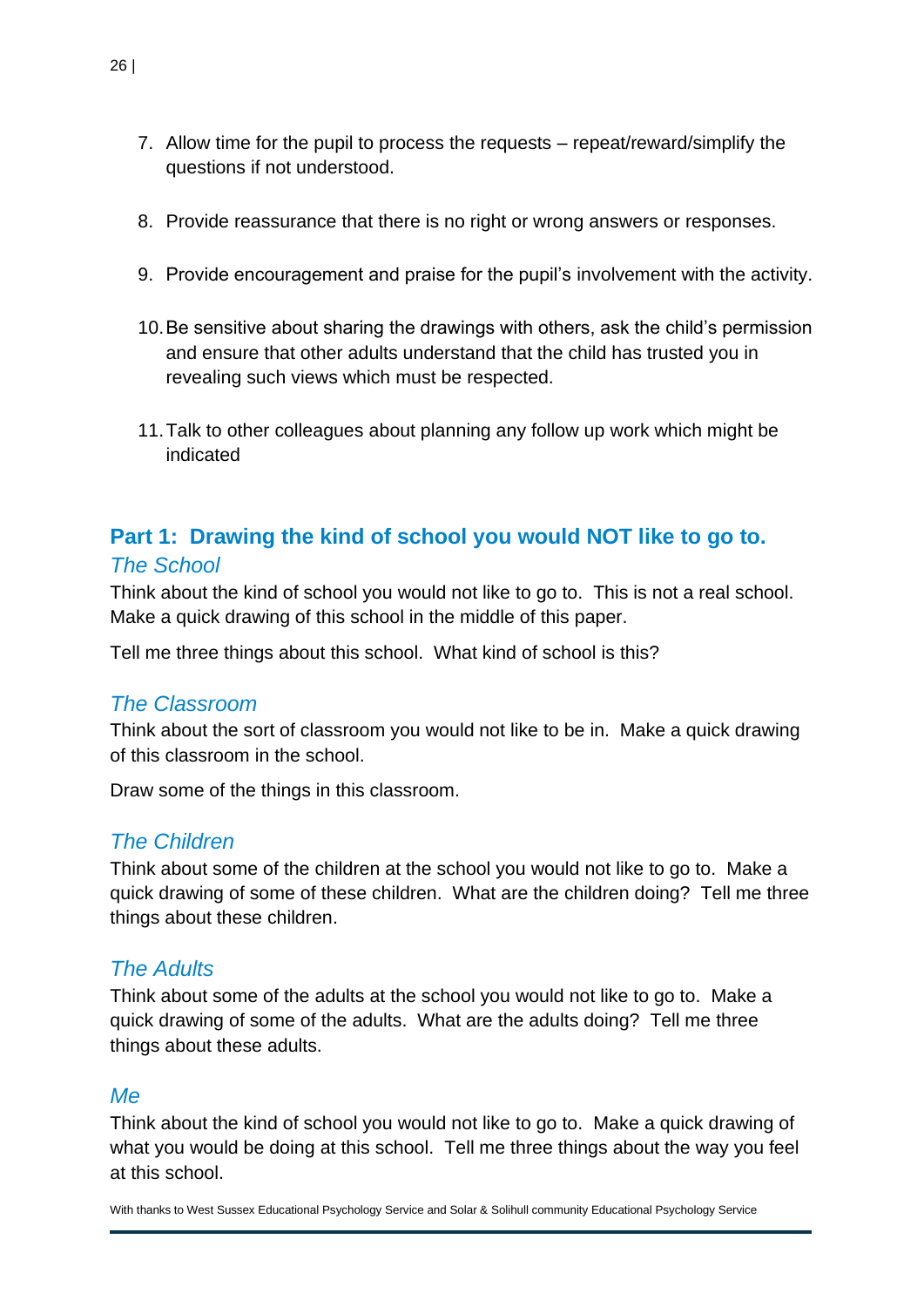# *Part 2: Drawing the kind of school you would like to go to. The School*

Think about the kind of school you would like to go to. This is not a real school. Make a quick drawing of this school in the middle of the middle of this paper.

Tell me three things about this school. What kind of school is this?

## *The Classroom*

Think about the sort of classroom you would like to be in. Make a quick drawing of this classroom in this school.

Draw some of the things in this classroom.

## *The Children*

Think about some of the children at the school you would like to go to. Make a quick drawing of some of these children. What are the children doing? Tell me three things about these children.

## *The Adults*

Think about some of the adults at the school you would like to go to. Make a quick drawing of some of these adults. What are the adults doing? Tell me three things about these adults.

## *Me*

Think about the kind of school you would like to go to. Make a quick drawing of what you would be doing at this school. Tell me three things about the way you feel at this school.

## **RAG activities**

To gain a better idea of how a child/young person thinks and feels about their school environment it may be helpful to use a copy of their timetable and/or diagram of the school layout. You can then ask the child/young person to 'RAG' (red, amber, green) their timetable and/or diagram of school layout according to a self-made rating scale.

Collaboratively agree upon a key, for example:

- Green  $=$  I am happy here or I enjoy this subject.
- Amber = I feel ok here or I find this subject alright.
- Red = I feel uncomfortable here or I do not enjoy this subject.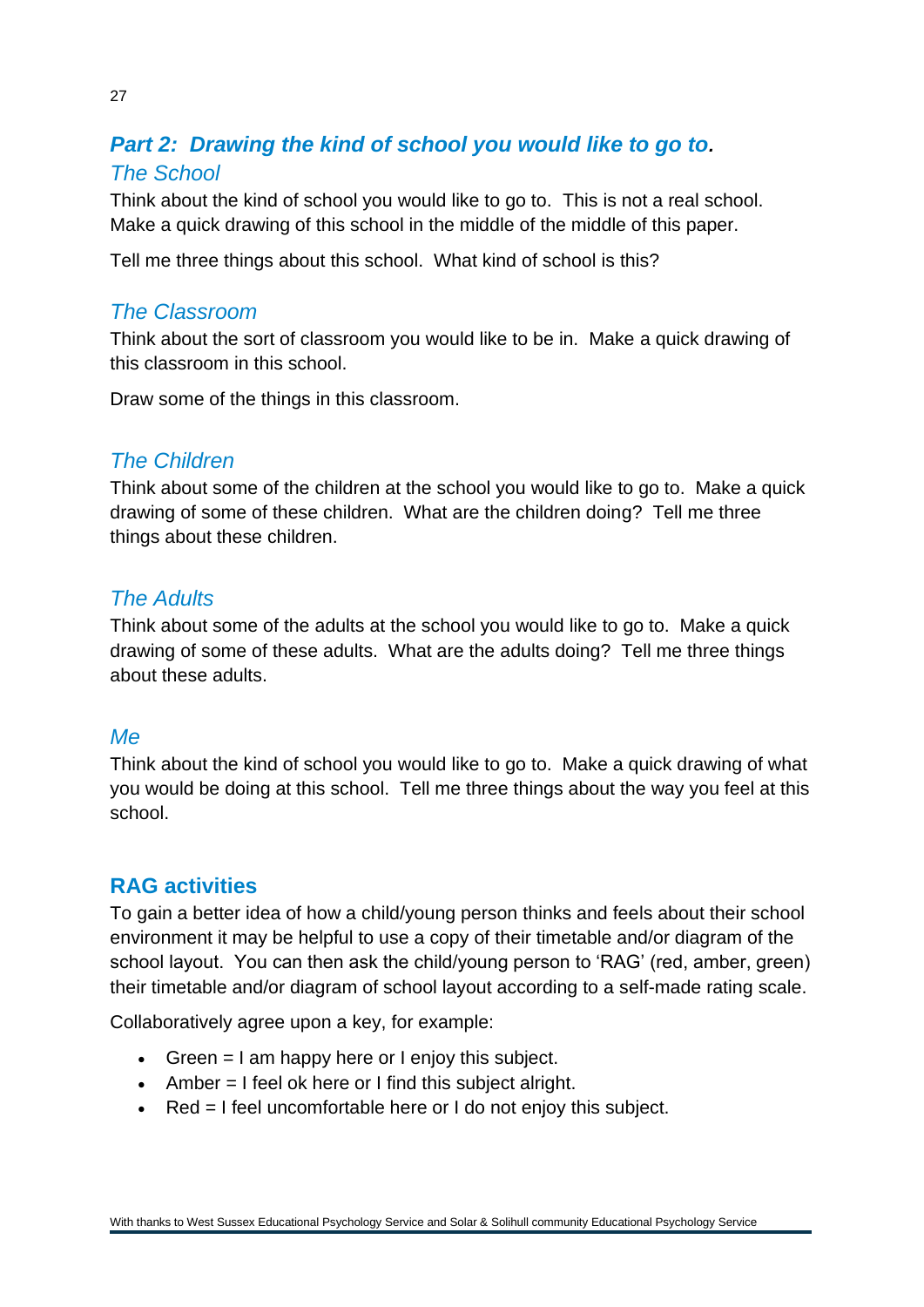These activities can provide useful conversation starters, further exploration around what may be causing a child/young person difficulty and/or anxiety within the school setting can be further explored through follow-up questions. Try using open questions rather than closed.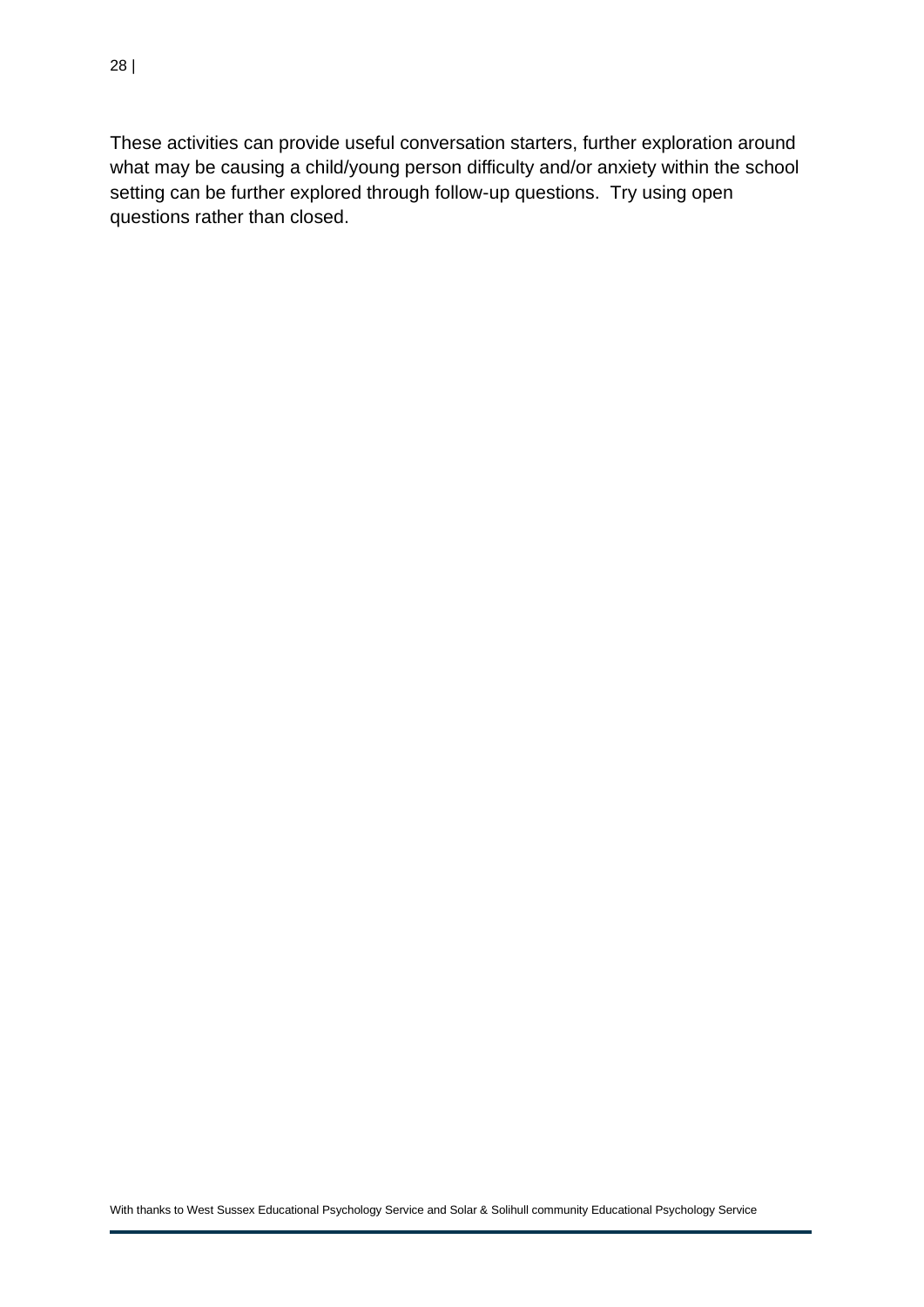# **APPENDIX 3: West Sussex (2018) analysis template**

| <b>Name</b>                          |                                                                           | <b>School</b>              |                                                                               |
|--------------------------------------|---------------------------------------------------------------------------|----------------------------|-------------------------------------------------------------------------------|
| <b>Year Group</b>                    |                                                                           | <b>Key school</b><br>staff |                                                                               |
| <b>Other</b><br>agencies<br>involved |                                                                           |                            |                                                                               |
| <b>Description of behaviour</b>      |                                                                           |                            |                                                                               |
|                                      | What is the current rate of attendance?                                   |                            |                                                                               |
|                                      | Are there any patterns to Non-attendance e.g. particular lessons or days? |                            |                                                                               |
|                                      | When did the behaviour first occur?                                       |                            |                                                                               |
|                                      | specific fears and difficulties?                                          |                            | What does the behaviour look like? What does the child/young person say about |
|                                      |                                                                           |                            |                                                                               |
|                                      |                                                                           |                            |                                                                               |
|                                      |                                                                           |                            |                                                                               |
|                                      |                                                                           |                            |                                                                               |
|                                      |                                                                           |                            |                                                                               |
|                                      |                                                                           |                            |                                                                               |
|                                      |                                                                           |                            |                                                                               |
|                                      |                                                                           |                            |                                                                               |
|                                      | Risk factors school, child and family                                     |                            |                                                                               |
|                                      |                                                                           |                            |                                                                               |
|                                      |                                                                           |                            |                                                                               |
|                                      |                                                                           |                            |                                                                               |
|                                      |                                                                           |                            |                                                                               |
|                                      |                                                                           |                            |                                                                               |
|                                      |                                                                           |                            |                                                                               |
|                                      |                                                                           |                            |                                                                               |
|                                      |                                                                           |                            |                                                                               |
|                                      |                                                                           |                            |                                                                               |
|                                      |                                                                           |                            |                                                                               |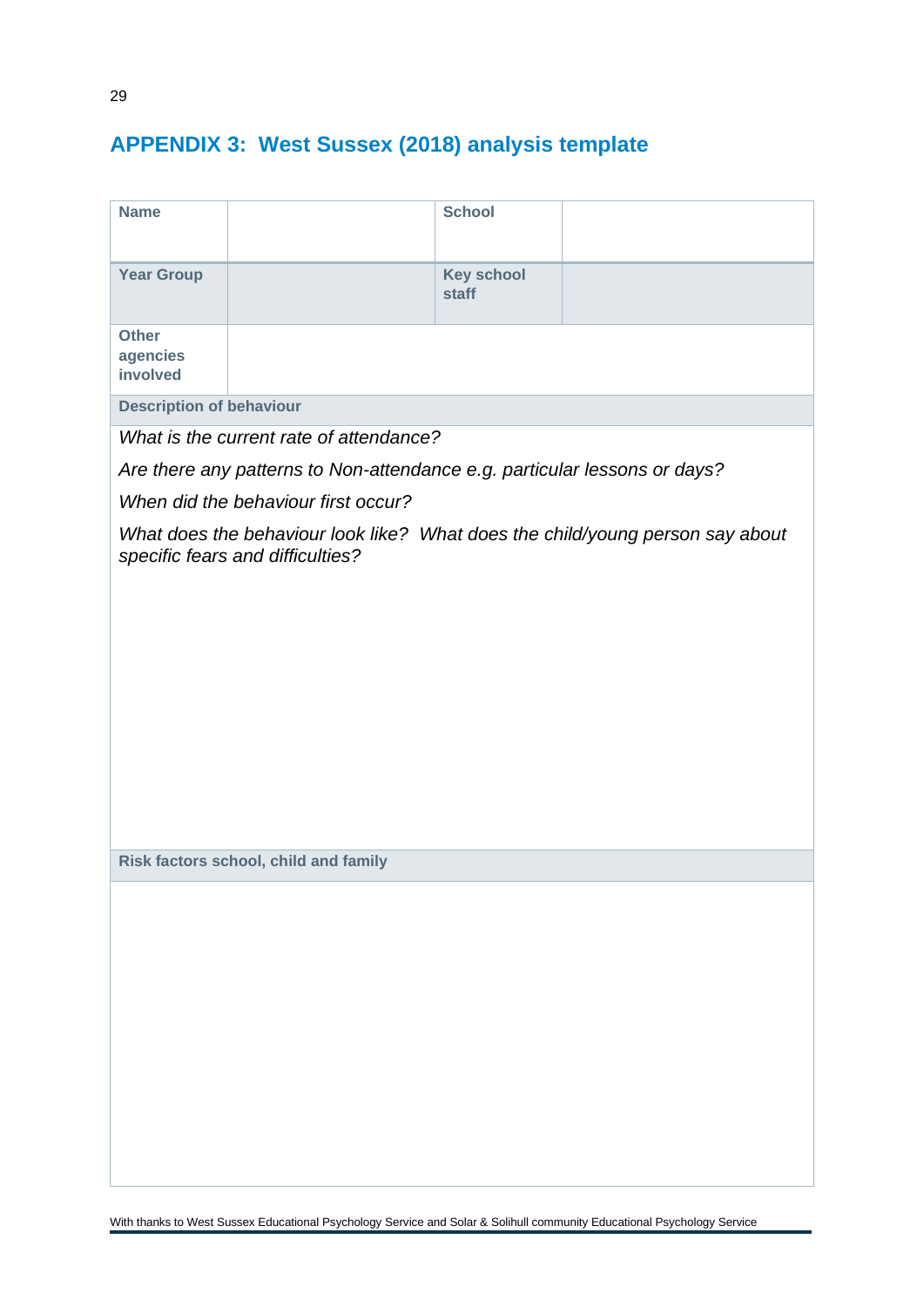**Strengths and protective factors**

*What strengths does the CYP person have?*

*What are the CYP's aspirations or ambitions?*

*What positive relationships do they have at home and school?*

*What positive experiences have they had at school?*

*What was different about the times when the young person was able to get to school?*

*What has been helpful in the past?*

**Formulation and integration of various factors**

*What is people's understanding of why the young person is demonstrating these behaviours?*

*Are there any differences of views?*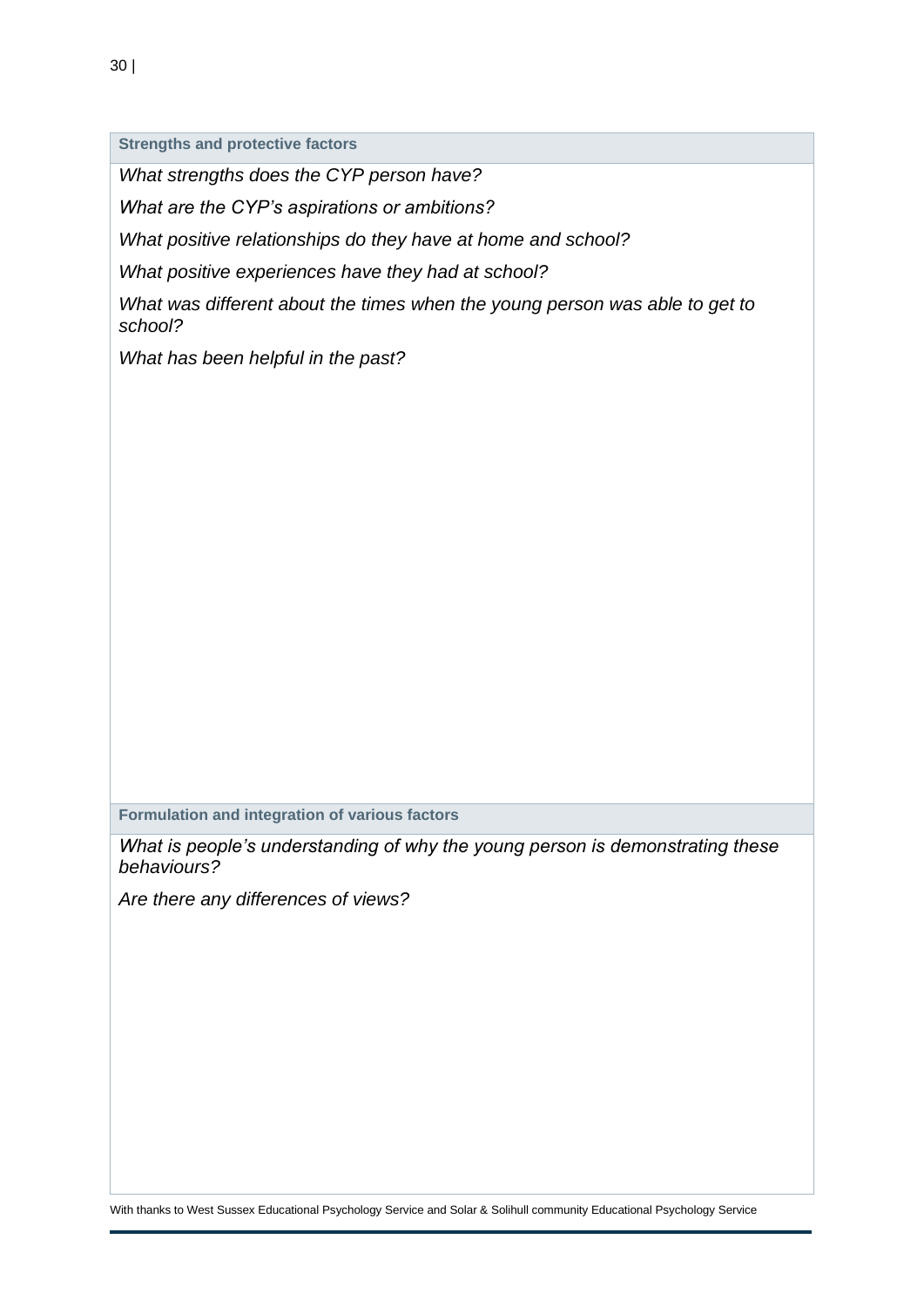#### **Function of behaviour**

*These are based on Kearney's (2008) four factors. Is the behaviour:*

- *To avoid something or situations that elicits negative feelings or high levels of stress?*
- *To escape difficult social situations?*
- *To get attention from or spend more time with significant others (e.g. change in family dynamic, concerned about the wellbeing of a parent)?*
- *To spend more time out of school as it is more fun or stimulating (e.g. play computer games, hang out with friends)?*

*Are there any maintaining factors?*